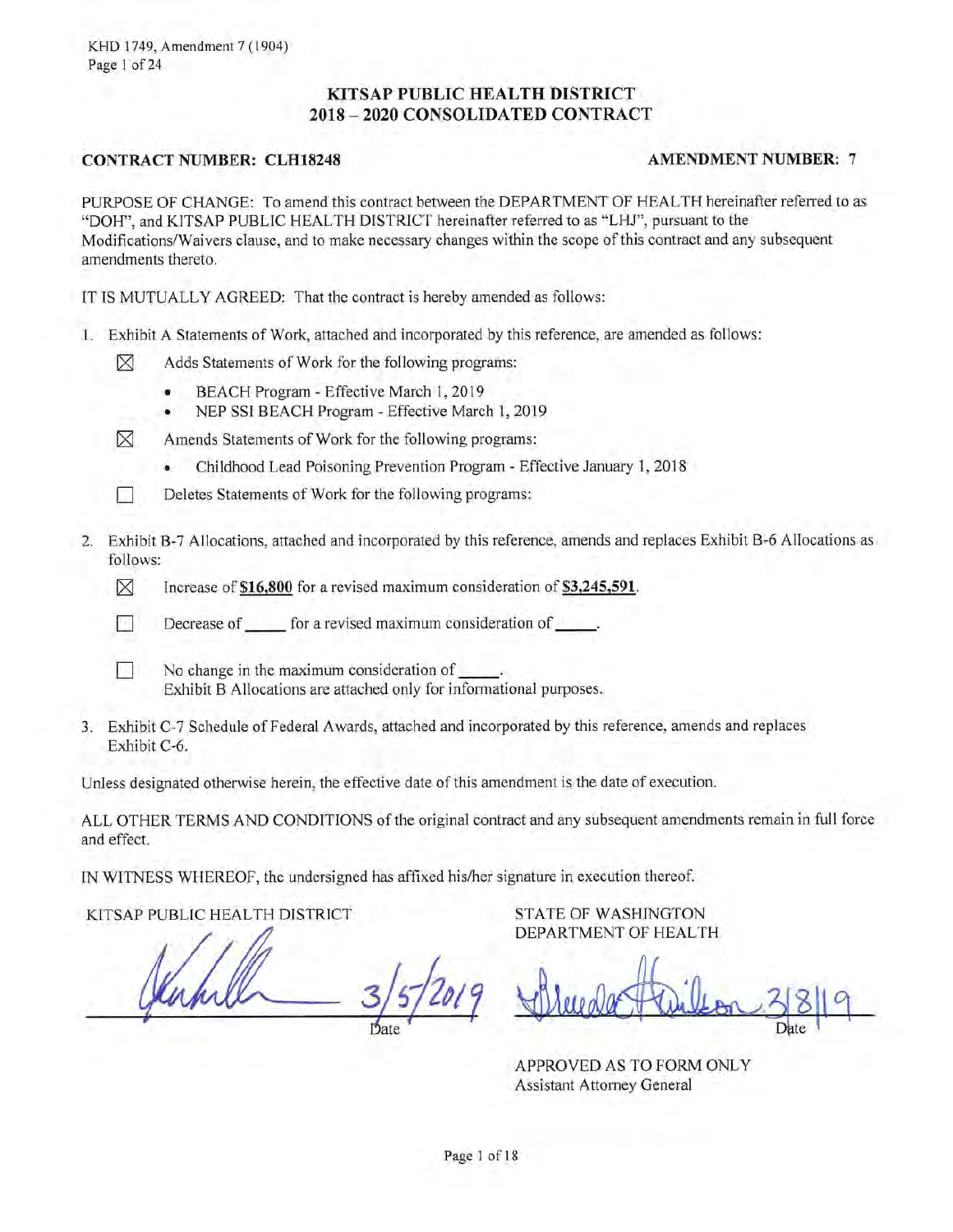# **2018-2020 CONSOLIDATED CONTRACT EXHIBIT A STATEMENTS OF WORK TABLE OF CONTENTS**

| DOH Program Name or Title: NEP SSI BEACH Program - Effective March 1, 2019 |
|----------------------------------------------------------------------------|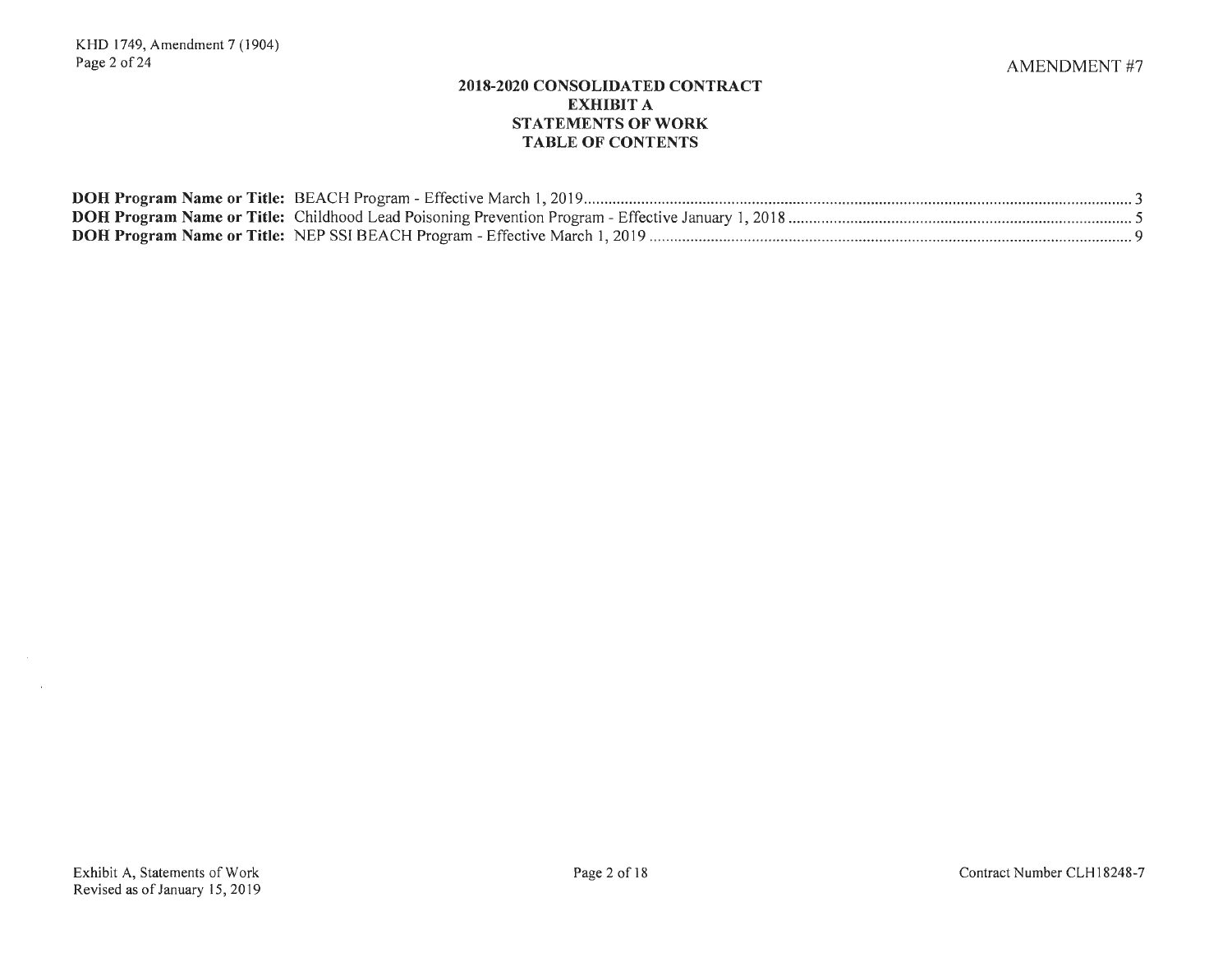#### **Exhibit A Statement of Work Contract Term: 2018-2020**

**DOH Program Name or Title:** BEACH Program - Effective March I, 2019 **Local Health Jurisdiction Name:** Kitsap Public Health District

**Contract Number:** CLH 18248

**SOW Type: Original Revision # (for this SOW)** 

Period of Performance: March 1, 2019 through October 31, 2019

| <b>Funding Source</b>            | <b>Federal Compliance</b>                                      | <b>Type of Payment</b>    |
|----------------------------------|----------------------------------------------------------------|---------------------------|
| $\boxtimes$ Federal Subrecipient | (check if applicable)                                          | $\boxtimes$ Reimbursement |
| State<br>  Other                 | $\boxtimes$ FFATA (Transparency Act)<br>Research & Development | Fixed Price               |

**Statement of Work Purpose:** The Beach Environmental Assessment, Communication, and Health (BEACH) Program monitors water at marine swimming beaches for bacteria and provides public notification when levels are unsafe.

**Revision Purpose: N/A** 

| <b>Chart of Accounts Program Name or Title</b> |        | <b>BARS</b><br>Revenue<br>Code | <b>Master</b><br>Index<br>Code | <b>Funding Period</b><br>(LHJ Use Only)<br><b>Start Date End Date</b> |          | Current<br>Consideration | <b>Change</b><br>Increase $(+)$ | Total<br><b>Consideration</b> |
|------------------------------------------------|--------|--------------------------------|--------------------------------|-----------------------------------------------------------------------|----------|--------------------------|---------------------------------|-------------------------------|
| FFY19 Swimming Beach Act Grant IAR (ECY)       | 66.472 | 333.66.47                      | 26505919                       | 03/01/19                                                              | 10/31/19 |                          | 14,000                          | 14,000                        |
| <b>TOTALS</b>                                  |        |                                |                                |                                                                       |          |                          | 14,000                          | 14.000                        |

| Task<br><b>Number</b> | Task/Activity/Description                                                                                                                                                                                                           | *May Support PHAB<br><b>Standards/Measures</b> | <b>Deliverables/Outcomes</b>                                                                         | Due Date/Time<br>Frame                                                                 | <b>Payment</b><br>Information and/or<br>Amount                                                               |
|-----------------------|-------------------------------------------------------------------------------------------------------------------------------------------------------------------------------------------------------------------------------------|------------------------------------------------|------------------------------------------------------------------------------------------------------|----------------------------------------------------------------------------------------|--------------------------------------------------------------------------------------------------------------|
|                       | <b>BEACH Program Administration and Annual</b><br>Meeting: Time spent on administrative duties<br>related to the BEACH Program and the 2019<br>Annual meeting attendance.                                                           |                                                | Summarize time spent on<br>administrative duties in annual<br>report.                                | Annual meeting held<br>in March 2019.<br>Annual report due<br>October 31, 2019.        | Reimbursement for<br>actual costs up to<br>\$14,000 for tasks 1-3.<br>LHJ may use its own<br>discretion when |
| 2                     | Bacteria Monitoring & Public Notification<br>• Collect samples and field observations in<br>accordance with BEACH Program Quality<br>Assurance Project Plan (QAPP). Notify BEACH<br>Program Manager in advance if samples cannot be |                                                | 1. Enter data results into<br>Department of Ecology's BEACH<br>Program Database.                     | 1. Enter data results<br>into database by<br>Friday each week of<br>sample collection. | prioritizing which<br>$task(s)$ to pay with<br>this award.                                                   |
|                       | collected. Coordinate deviations from the QAPP<br>and/or schedule with the BEACH Program<br>Manager.<br>· Post and/or remove swimming advisory signs as                                                                             |                                                | 2. Email or mail copies of<br>laboratory analytical reports to<br><b>BEACH Program Data Manager.</b> | 2. Email or mail<br>copies of reports upon<br>receipt.                                 |                                                                                                              |
|                       | needed. Provide public education about beach<br>water quality. Notify BEACH Program Manager of<br>swimming advisories as soon as possible.                                                                                          |                                                | 3. Include a list of swimming<br>advisories in annual report.                                        | 3. Annual report due<br>October 31, 2019.                                              |                                                                                                              |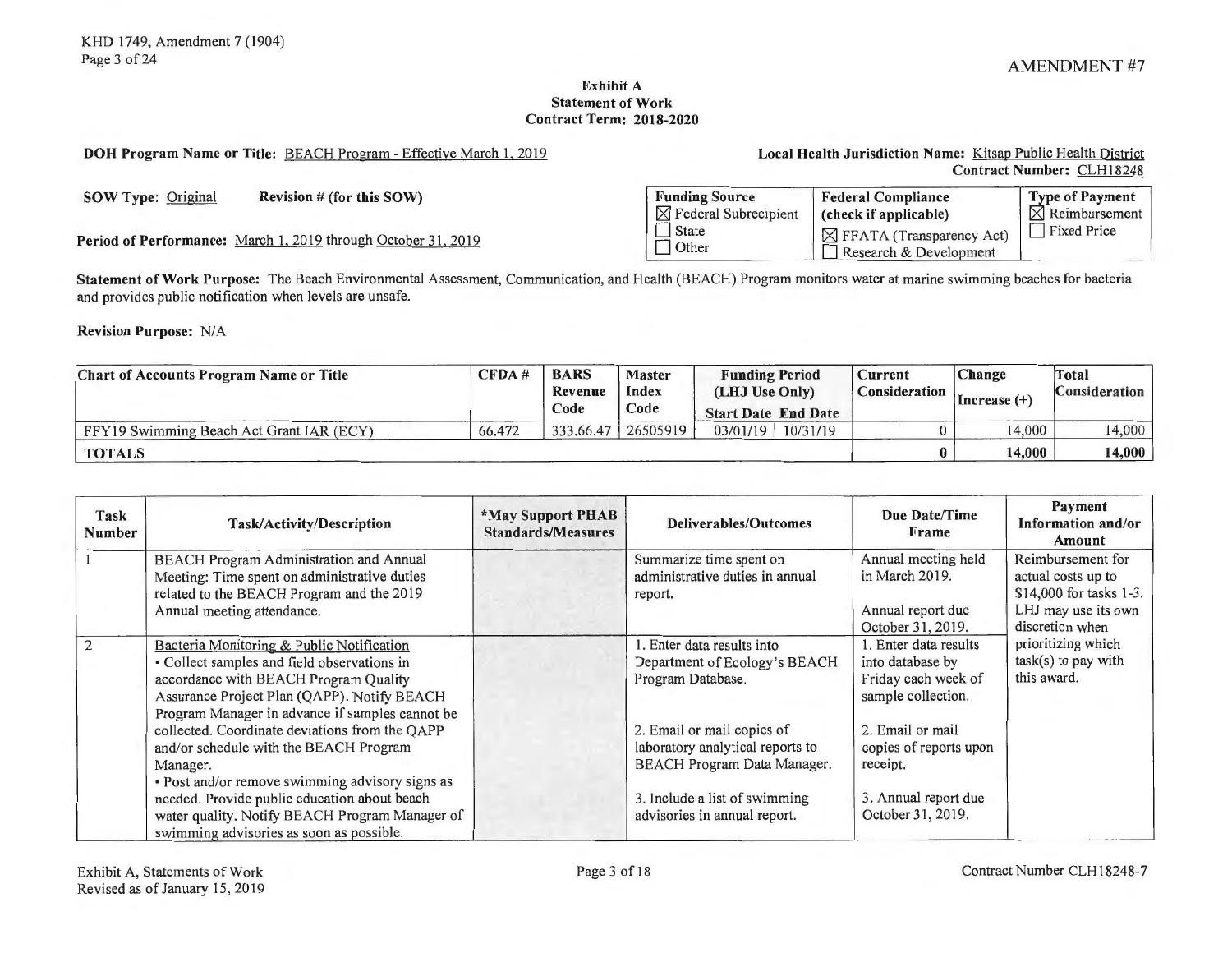#### AMENDMENT #7

| Task<br>Number | Task/Activity/Description                         | *May Support PHAB<br><b>Standards/Measures</b> | Deliverables/Outcomes              | Due Date/Time<br>Frame | Payment<br>Information and/or<br>Amount |
|----------------|---------------------------------------------------|------------------------------------------------|------------------------------------|------------------------|-----------------------------------------|
|                | Illness Pollution Investigations                  |                                                | 1. Provide notification via        | 1. Within fourteen     |                                         |
|                | • Notify BEACH Program Manager of any illness     |                                                | telephone to BEACH Program         | (14) business days.    |                                         |
|                | reports related to recreational swimming beaches. |                                                | Manager.                           |                        |                                         |
|                | • Conduct illness investigations as needed.       |                                                |                                    |                        |                                         |
|                |                                                   |                                                | 2. Summarize illness investigation | 2. Annual report due   |                                         |
|                |                                                   |                                                | in annual report.                  | October 31, 2019.      |                                         |

#### **\*For Information Only:**

Funding is not tied to the revised Standards/Measures listed here. This information may be helpful in discussions of how program activities might contribute to meeting a Standard/Measure. More detail on these and/or other Public Health Accreditation Board (PHAB) Standards/Measures that may apply can be found at: http://www.phaboard.org/wp-content/uploads/PH AB-Standards-and-Measures-Version-1 .0 .pdf

#### **Program Specific Requirements/Narrative**

The funds for this project are being provided by an Environmental Protection Agency grant, Agreement Number CU-00175501-1 , Catalog of Federal Domestic Assistance (CFDA) Number 66.472 - Beach Monitoring and Notification Program Implementation Grants.

#### **Special Requirements**

#### Federal Funding Accountability and Transparency Act (FFATA)

This statement of work is supported by federal funds that require compliance with the Federal Funding Accountability and Transparency Act (FF AT A or the Transparency Act). The purpose of the Transparency Act is to make information available online so the public can see how the federal funds are spent.

To comply with this act and be eligible to perform the activities in this statement of work, the LHJ must have a Data Universal Numbering System (DUNS®) number.

Information about the LHJ and this statement of work will be made available on USASpending.gov by DOH as required by P.L. 109-282.

#### **Program Manual, Handbook, Policy References**

Quality Assurance Project Plan at: https://fortress.wa.gov/ecy/publications/SummaryPages/1403128.html

#### **DOH Program Contact**

Julianne Ruffner, Beach Program, Office of Environmental Health and Safety, PO Box 47824, Olympia, WA 98504-7824, 360-407-6154; jruf461@ecy.wa.gov

#### **DOH Fiscal Contact**

Heidi Kuykendall, Budget Specialist, Office of Environmental Health and Safety, PO Box 47824, Olympia, WA 98504-7824, 360-236-3396; heidi.kuy/kendall@doh.wa.gov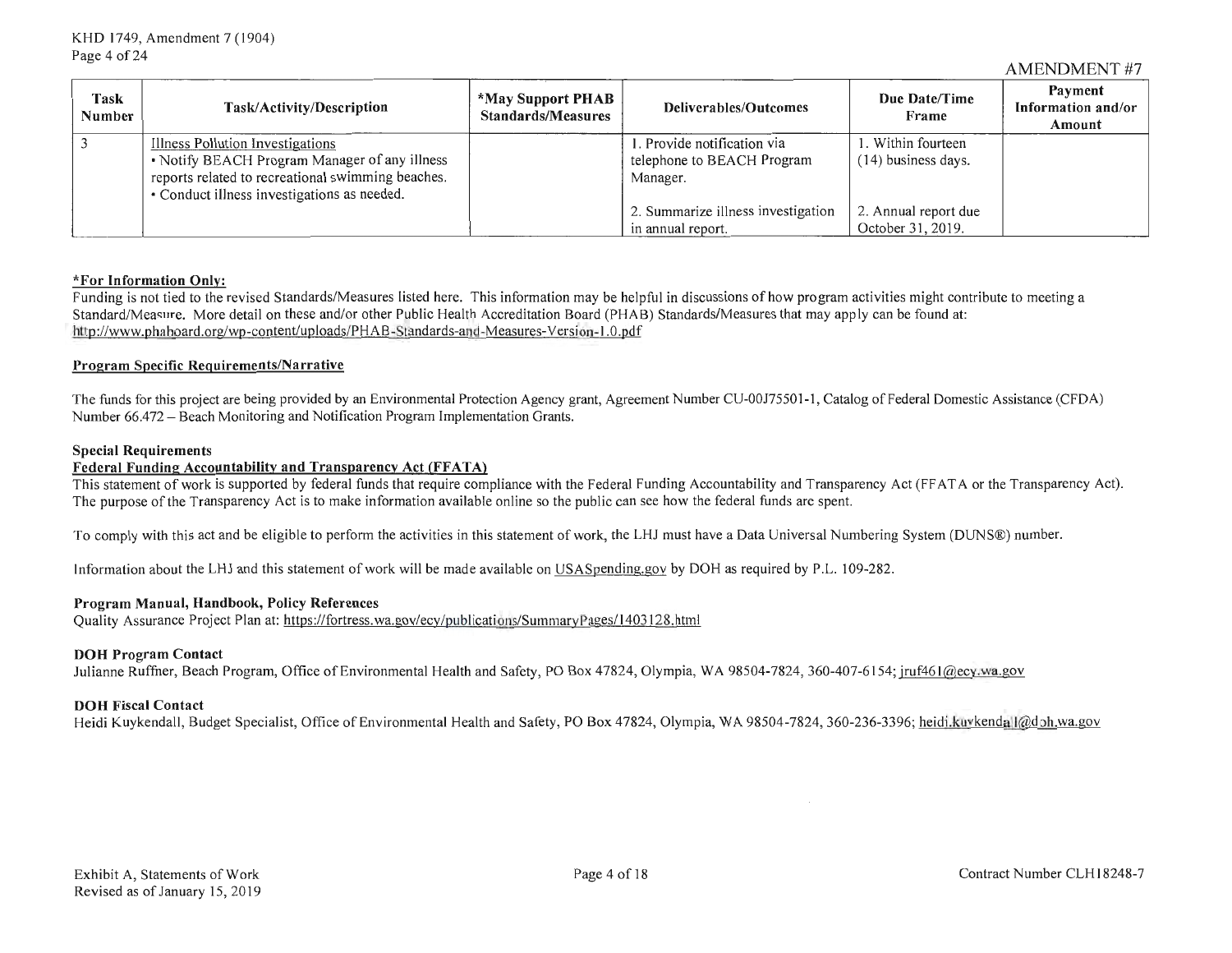Contract Number: CLH18248

**Local Health Jurisdiction Name:** Kitsap Public Health District

#### **Exhibit A Statement of Work Contract Term: 2018-2020**

# **DOH Program Name or Title:** Childhood Lead Poisoning Prevention Program - Effective January **1,** 2018

**SOW Type:** Revision **Revision # (for this SOW) 3 Funding Source** Federal Compliance Type of Payment **rate is a select One>** (check if applicable) **Produce** Reimbursement

**Period of Performance:** January 1, 2018 through June 30, 2019<br> **D** Other D Research & Development **Period of Performance:** January 1, 2018 through June 30, 2019

**Statement of Work Purpose:** The purpose of this statement of work is to support local interventions with the case management of elevated blood lead levels in children 14 years of age and younger. The focus of this program in 2018 is to build local capacity statewide to provide standard case management services to all children with elevated blood lead levels.

**Revision Purpose:** The purpose of this revision is to decrease SFY2 funding and update the DOH Program Contact.

| <b>Chart of Accounts Program Name or Title</b>     | CFDA# | <b>BARS</b><br>Revenue<br>Code | <b>Master</b><br>Index<br>Code | <b>Funding Period</b><br>(LHJ Use Only)<br><b>Start Date End Date</b> |                       | <b>Change</b><br>  Current<br>Consideration<br>Decrease $(-)$ |          | Total<br><b>Consideration</b> |
|----------------------------------------------------|-------|--------------------------------|--------------------------------|-----------------------------------------------------------------------|-----------------------|---------------------------------------------------------------|----------|-------------------------------|
| SFY1 Lead Environments of Children (proviso funds) | N/A   | 334.04.93                      | 25715110                       |                                                                       | $01/01/18$   06/30/18 | 3,000                                                         |          | 3,000                         |
| SFY2 Lead Environments of Children (proviso funds) | N/A   | 334.04.93                      | 25715120                       |                                                                       | $07/01/18$ 06/30/19   | 5.000                                                         | $-3,000$ | 2,000                         |
| <b>TOTALS</b>                                      |       |                                |                                |                                                                       |                       | 8,000                                                         | $-3,000$ | $5{,}000$                     |

| Task<br><b>Number</b> | Task/Activity/Description                              | *May Support PHAB<br><b>Standards/Measures</b> | Deliverables/Outcomes                          | Due Date/Time<br>Frame | <b>Payment Information</b><br>and/or Amount |
|-----------------------|--------------------------------------------------------|------------------------------------------------|------------------------------------------------|------------------------|---------------------------------------------|
|                       | Contact the provider to gather complete information on |                                                | Submit the updated Child Blood                 | Submit as              | Reimbursement of up                         |
|                       | the assigned elevated blood lead case to conduct an    |                                                | Lead Investigation Form via                    | needed within          | to \$500 maximum per                        |
|                       | environmental assessment                               |                                                | <b>Washington Disease Reporting</b>            | 60 days after          | home visit, per child.                      |
|                       | Verify the blood lead level (BLL) is confirmed.<br>a)  |                                                | System (WDRS) available through                | completion.            | Up to two $(2)$ home                        |
|                       | Reference Centers for Disease Control and              |                                                | WA DOH indicating:                             |                        | visits per child not to                     |
|                       | Prevention's (CDC's) confirmed case definition:        |                                                |                                                |                        | exceed total funding                        |
|                       | https://wwwn.cdc.gov/nndss/conditions/lead-            |                                                | Confirmed BLL<br>a)                            |                        | consideration.                              |
|                       | elevated-blood-levels/case-definition/2016/            |                                                | Date LHJ contacted the family<br>b)            |                        |                                             |
|                       | Call family and schedule a home visit. If<br>b)        |                                                | Date the environmental<br>$\mathbf{c}$         |                        | Note: this excludes                         |
|                       | interpretation services are needed, contact DOH        |                                                | assessment was completed                       |                        | indirect costs                              |
|                       | at lead@doh.wa.gov. Note: Interpretation services      |                                                | Date the interview was<br>d)                   |                        |                                             |
|                       | will not be reimbursed through the ConCon              |                                                | completed                                      |                        |                                             |
|                       | process.                                               |                                                | Specify if the home is Section 8<br>$\epsilon$ |                        |                                             |
|                       |                                                        |                                                | or HUD Housing and if the                      |                        |                                             |
|                       |                                                        |                                                | child is Medicaid enrolled                     |                        |                                             |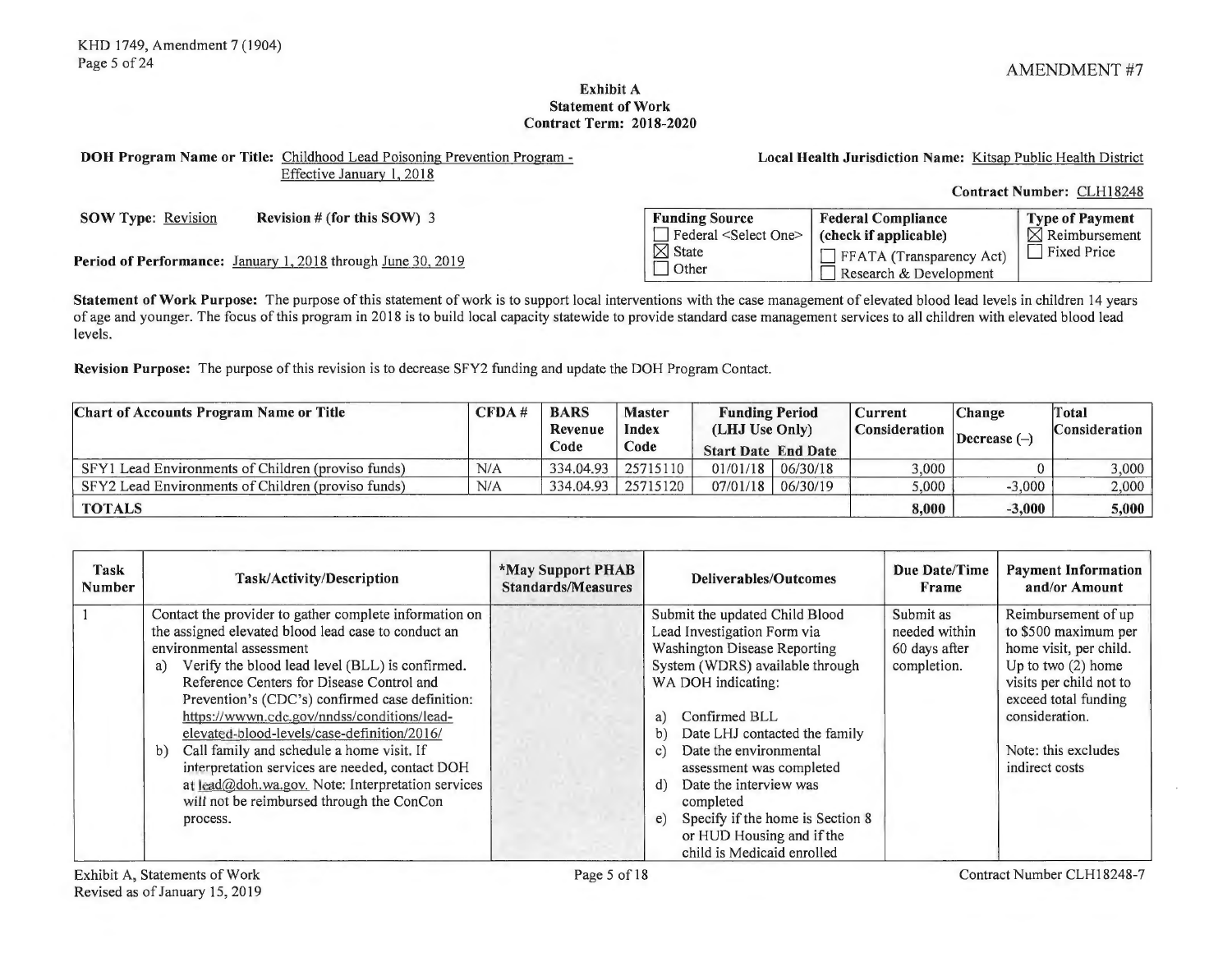AMENDMENT #7

| Task<br><b>Number</b> | Task/Activity/Description                                                                                                                                                                                                                                                                                                                                                                                                                                                                                                                                                                                                                                                                                                                                                                                                                                                                                                                                                                                                                                                                                                                                                                                                                                                                                                                                                                                                                                                                                                                                                                                                                                                                                                                                      | *May Support PHAB<br><b>Standards/Measures</b> | <b>Deliverables/Outcomes</b>                                                                                                                                                                                                                                                                                                                                                                                                                                                                                                                                                                                                                                                                                                                                                                        | Due Date/Time<br>Frame | <b>Payment Information</b><br>and/or Amount |
|-----------------------|----------------------------------------------------------------------------------------------------------------------------------------------------------------------------------------------------------------------------------------------------------------------------------------------------------------------------------------------------------------------------------------------------------------------------------------------------------------------------------------------------------------------------------------------------------------------------------------------------------------------------------------------------------------------------------------------------------------------------------------------------------------------------------------------------------------------------------------------------------------------------------------------------------------------------------------------------------------------------------------------------------------------------------------------------------------------------------------------------------------------------------------------------------------------------------------------------------------------------------------------------------------------------------------------------------------------------------------------------------------------------------------------------------------------------------------------------------------------------------------------------------------------------------------------------------------------------------------------------------------------------------------------------------------------------------------------------------------------------------------------------------------|------------------------------------------------|-----------------------------------------------------------------------------------------------------------------------------------------------------------------------------------------------------------------------------------------------------------------------------------------------------------------------------------------------------------------------------------------------------------------------------------------------------------------------------------------------------------------------------------------------------------------------------------------------------------------------------------------------------------------------------------------------------------------------------------------------------------------------------------------------------|------------------------|---------------------------------------------|
|                       | Visit the child's residence (or other sites where<br>$\mathbf{c})$<br>the child spends significant amounts of time) at<br>least once<br>Interview the caregivers using the Child Blood<br>d)<br>Lead Investigation Form and conduct an<br>environmental assessment to identify factors that<br>may impact the child's blood lead level. If<br>laboratory services are needed, contact DOH at<br>lead@doh.wa.gov.<br>Note: Laboratory services will not be reimbursed<br>through the ConCon process.<br>Determine if the family lives in Section 8 or HUD<br>e)<br>Housing. If the child is Medicaid enrolled collect<br>the Provider One number<br>Provide educational material to the child's<br>f<br>caregivers in the family's primary language<br>(Optional) If warranted, contact DOH to request<br>g)<br>technical or environmental investigation<br>assistance with an X-ray fluorescent (XRF)<br>analyzer<br>Have the child retested following the Pediatric<br>Environmental Health Specialty Units (PEHSU)<br>medical management guidelines. If the lead level<br>remains $\geq$ 5 µg/dL the LHJ will conduct a second home<br>visit to connect the family to other service providers as<br>needed.<br>PEHSU medical management guidelines:<br>https://www.pehsu.net/ Library/facts/medical-mgmnt-<br>childhood-lead-exposure-June-2013.pdf<br>If the second lead level drops to $\leq$ $\mu$ g/dL, the LHJ has<br>the option to: 1) Mail the child's caregivers a letter<br>recommending a developmental and nutritional<br>screening, the letter will include providers in the<br>child's residential area. The LHJ may then close the<br>case. (DOH will provide a template letter.); or<br>2) proceed to Task 2 and conduct a second home visit. |                                                | (If applicable) If DOH<br>f<br>assistance is requested, list the<br>DOH contact and date contacted<br>(If applicable) If the LHJ opts to<br>g)<br>close the case after verifying<br>that the second lead level has<br>dropped to $\leq$ 5 µg/dL, it must<br>submit a copy of the letter<br>mailed to the family<br>Submit a written report summarizing<br>the environmental assessment lab test<br>results and a Plan of Care that lists<br>recommendations on how to remove<br>and remediate lead exposure via<br>WDRS. Include the educational<br>material provided to the family that<br>addresses the child's needs. (DOH<br>will provide a generic template.) The<br>LHJ will upload a copy of the report<br>to DOH via WDRS, and provide a<br>copy to the child's caregivers and<br>provider. |                        |                                             |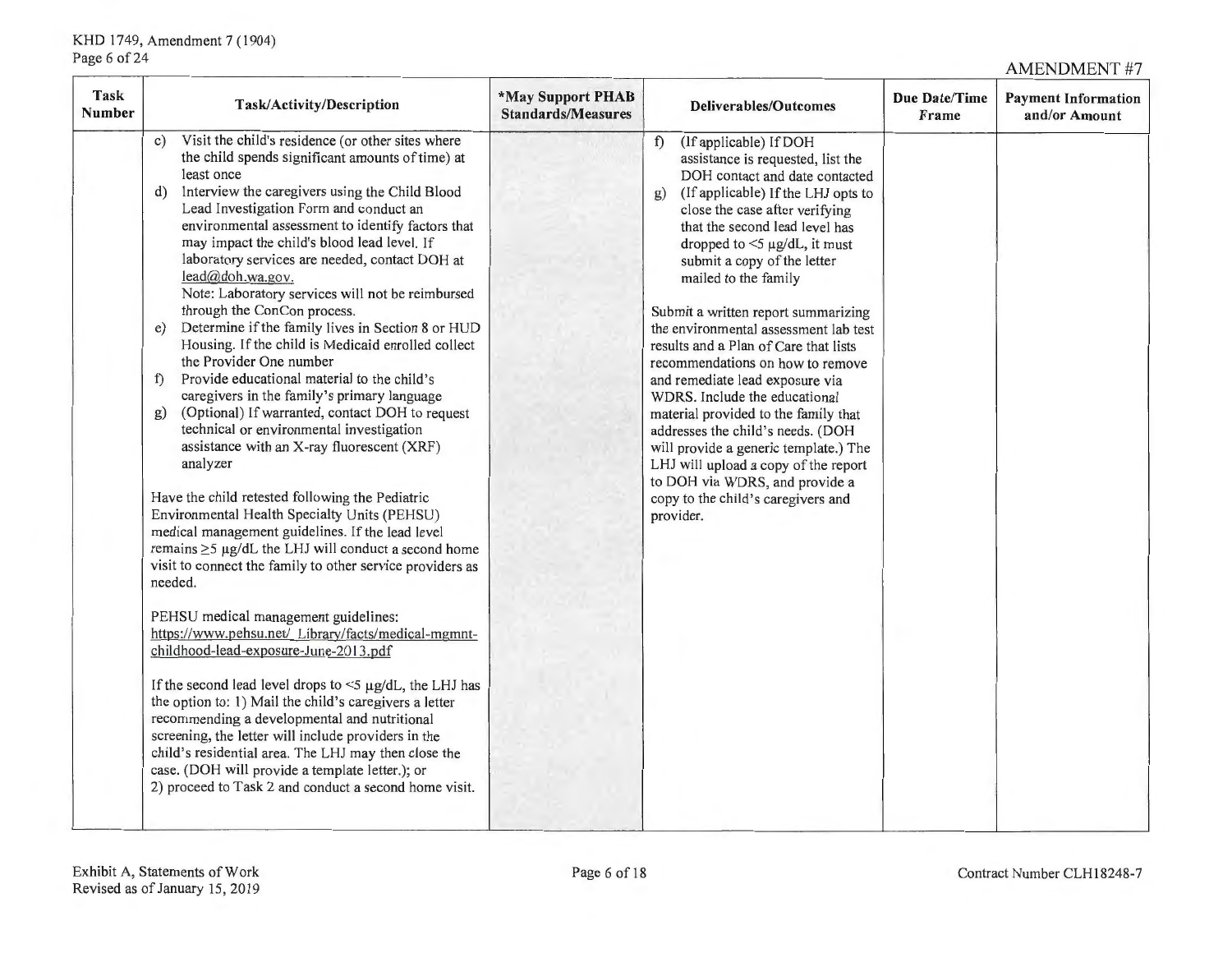AMENDMENT #7

| Task<br><b>Number</b> | Task/Activity/Description                                                                                                                                                                                                                                                                                                                                                                                                                                                                                                                                                                                                                                                                                                                                                                                                                                                                                                                                                                                                                                                                                                                                     | *May Support PHAB<br><b>Standards/Measures</b> | <b>Deliverables/Outcomes</b>                                                                                                                                                                                                                                                                                                                                                                                                                                                                                                                                                                       | <b>Due Date/Time</b><br>Frame                              | <b>Payment Information</b><br>and/or Amount                                                                                                                                                                  |
|-----------------------|---------------------------------------------------------------------------------------------------------------------------------------------------------------------------------------------------------------------------------------------------------------------------------------------------------------------------------------------------------------------------------------------------------------------------------------------------------------------------------------------------------------------------------------------------------------------------------------------------------------------------------------------------------------------------------------------------------------------------------------------------------------------------------------------------------------------------------------------------------------------------------------------------------------------------------------------------------------------------------------------------------------------------------------------------------------------------------------------------------------------------------------------------------------|------------------------------------------------|----------------------------------------------------------------------------------------------------------------------------------------------------------------------------------------------------------------------------------------------------------------------------------------------------------------------------------------------------------------------------------------------------------------------------------------------------------------------------------------------------------------------------------------------------------------------------------------------------|------------------------------------------------------------|--------------------------------------------------------------------------------------------------------------------------------------------------------------------------------------------------------------|
| $\overline{2}$        | The purpose of the second home visit is to connect the<br>family to other service providers as needed:<br>LHJ staff will facilitate and guide the child's<br>a)<br>caregiver in completing the WithinReach<br>Developmental Screening Questionnaire online<br>http://www.parenthelp123.org/. The LHJ must<br>provide a hard copy of the developmental<br>screening in case it cannot be submitted online. In<br>unusual, and DOH approved cases, in which the<br>WithinReach assessment cannot be performed,<br>the LHJ may refer the family to the child's<br>physician or to another entity that is trained to<br>administer developmental screening tests<br>Encourage blood lead testing of other children<br>b)<br>less than 72 months of age and pregnant or<br>nursing caregivers in the home<br>If appropriate, refer the child's caregivers to the<br>$\mathbf{c}$<br>Women, Infants, and Children (WIC) program or<br>a Registered Dietitian Nutritionist (RDN) for a<br>nutritional assessment and to other service<br>providers as appropriate<br>Coordinate services and communicate regularly<br>d)<br>with members of the case management team |                                                | Submit an updated Plan of Care to<br>DOH via WDRS and provide a copy<br>to the child's caregivers and provider<br>that includes:<br>Completion date and results of<br>a)<br>the online WithinReach<br>Developmental Screening<br>Questionnaire<br>If blood lead testing of at-risk<br>b)<br>family members was<br>recommended, list the<br>individuals<br>The referral date and provider of<br>$\mathbf{c}$ )<br>the nutritional assessment,<br>include all other referrals<br>The members of the case<br>d<br>management team, their<br>involvement, and the case<br>information provided to them | Submit as<br>needed within<br>60 days after<br>completion. | Reimbursement of up<br>to \$500 maximum per<br>home visit, per child.<br>Up to two $(2)$ home<br>visits per child not to<br>exceed total funding<br>consideration.<br>Note: this excludes<br>indirect costs. |
| 3                     | DOH will reimburse LHJ staff for DOH-approved case<br>management related training opportunities and travel<br>including training fees if applicable and mileage,<br>lodging and meals at the current federal GSA rates at<br>the time of travel.                                                                                                                                                                                                                                                                                                                                                                                                                                                                                                                                                                                                                                                                                                                                                                                                                                                                                                              |                                                | Attend approved training and submit<br>training invoices and receipts to<br>DOH                                                                                                                                                                                                                                                                                                                                                                                                                                                                                                                    | As needed                                                  | Reimbursement for<br>DOH-approved<br>training fees, mileage<br>and per diem not to<br>exceed total funding<br>consideration.<br>(See Special Billing<br>Requirements below.)                                 |

# **\*For Information Only:**

Funding is not tied to the revised Standards/Measures listed here. This information may be helpful in discussions of how program activities might contribute to meeting a Standard/Measure. More detail on these and/or other Public Health Accreditation Board (PHAB) Standards/Measures that may apply can be found at: http://www.phaboard.org/wp-content/uploads/PHAB-Standards-and-Measures-Version-1.0.pdf

# **Program Specific Requirements/Narrative**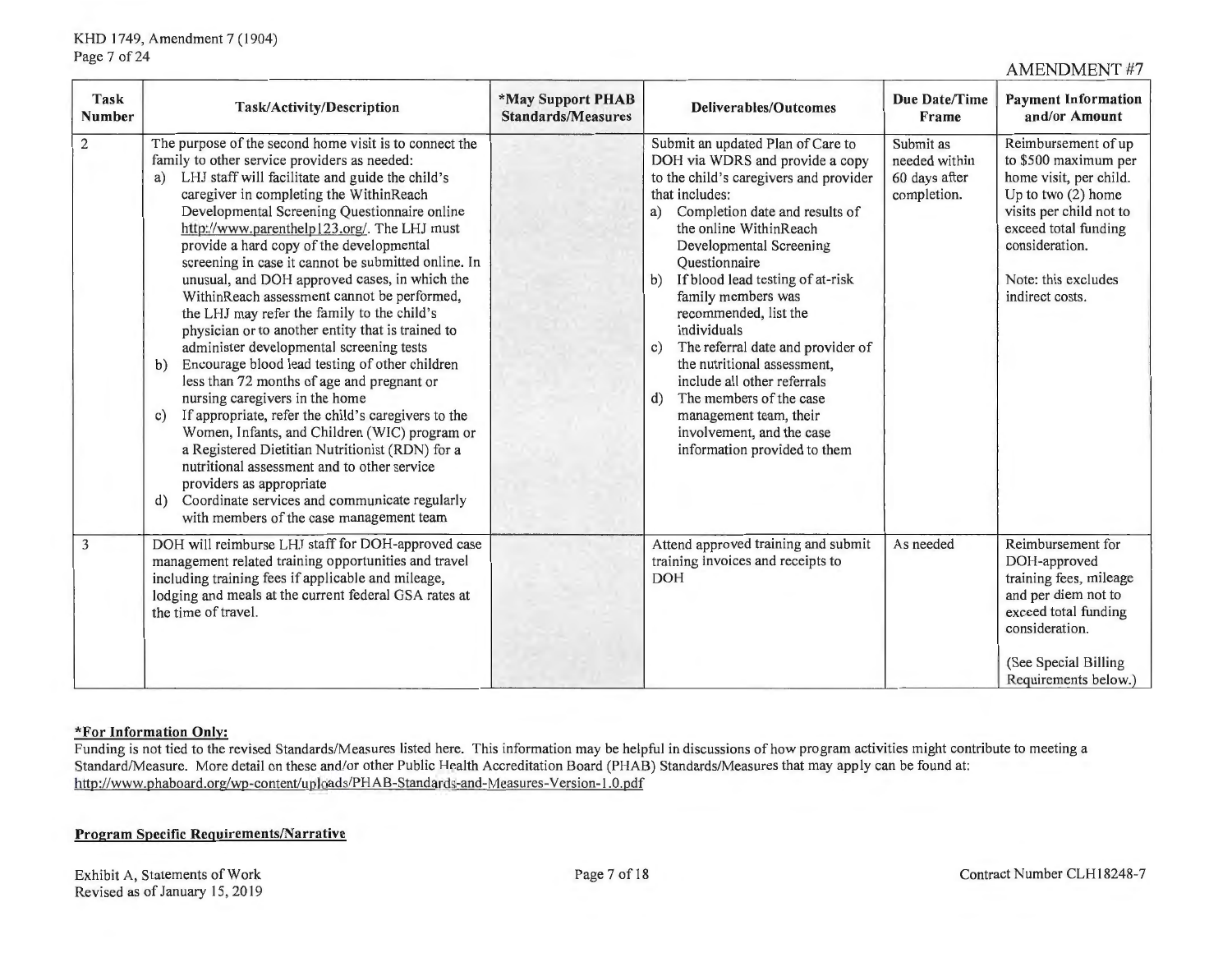KHO 1749, Amendment 7 (1904) Page 8 of 24

#### **Program Manual, Handbook, Policy References**

Guide for Public Health Case Management of Children with Elevated Blood Lead Levels https://www.doh.wa.gov/Portals/1 /Documents/4000/334-414.pdf

A Targeted Approach to Blood Lead Screening in Children, Washington State 2015 Expert Panel Recommendations https://www.doh.wa.gov/Portals/1/Documents/Pubs/334-383.pdf

#### **Special References (RCWs, WACs, etc)**

Laboratories are required to report to the Department of Health all Blood Lead test results (WAC 246-101-201). Elevated results ( $\geq$ 5 mcg/dL) must be reported within 2 days; nonelevated results  $\leq$ 5 mcg/dL need to be reported within one month.

#### **Monitoring Visits (frequency, type)**

Telephone calls with contract manager at least once every quarter.

#### **Definitions**

BLL- Blood Lead Level EBLL- Elevated Blood Lead Level PEHSU- Pediatric Environmental Health Specialty Units

#### **Special Billing Requirements**

Reimbursement for pre-approved travel expenses including mileage, lodging and meals will be calculated at the current federal General Services Administration (GSA) rates at the time of travel. Current per diem rates by state can be found at: https://www.gsa.gov/travel/plan-book/per-diem-rates/per-diem-rates-lookup

#### **Special Instructions**

Payment is contingent upon DOH receipt and approval of all deliverables and an acceptable written report to include a plan of care. Payment to completely expend the "Total Consideration" for a specific funding period will not be processed until all deliverables are accepted and approved by DOH . Invoices may be submitted as needed within 60 days after home visit completion and must be based on actual direct program costs. Billing for services on a monthly fraction of the "Total Consideration" will not be accepted or approved. If needed, additional funding may be added upon request and DOH approval while funds are available. Contact lead@doh.wa.gov for additional information.

Note: blood lead case management reimbursement excludes indirect costs.

#### **DOH Program Contact**

**Araceli Mendez Amy Bertrand, Health Services Consultant** Office of Environmental Public Health Sciences Washington State Department of Health Street Address: 3 IO Israel Rd SE, Tumwater, WA 9850 I Telephone: 360-236-3392 / Fax: 360-236-3059 Email: *araceli.mendez@doh.wa.gov amy.bertrand@doh.wa.gov* 

#### **DOH Fiscal Contact**

Victoria Reyes, Management Analyst 1 Assistant Secretary 's Office Telephone: 360-236-3071

AMENDMENT #7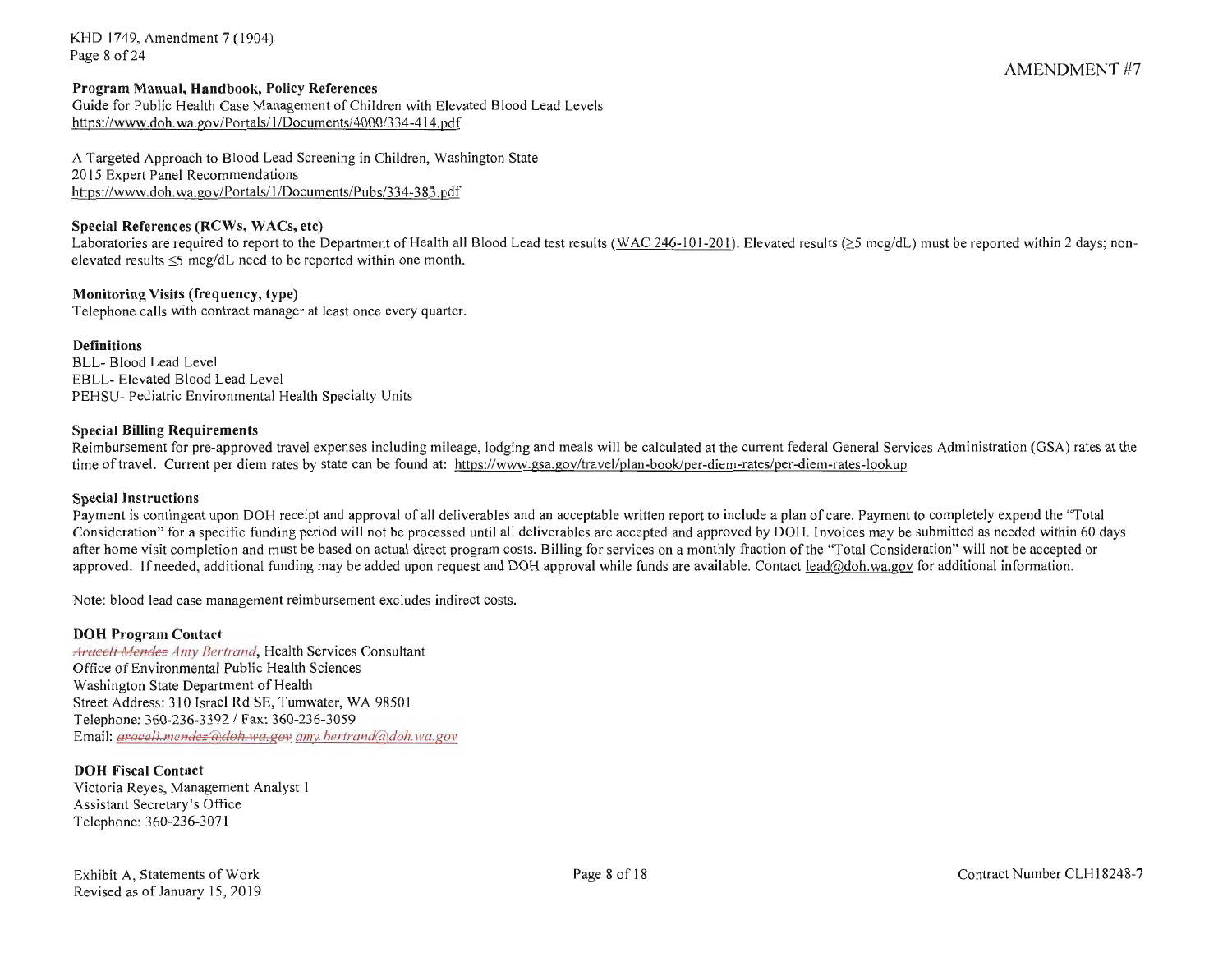#### **Exhibit A Statement of Work Contract Term: 2018-2020**

# **DOH Program Name or Title:** NEP SSI BEACH Program - Effective March I, 2019 **Local Health Jurisdiction Name :** Kitsap Public Health District

**Contract Number:** CLH 18248

**SOW Type:** Original **Revision # (for this SOW)** 

Period of Performance: March 1, 2019 through October 31, 2019

| <b>Funding Source</b>            | <b>Federal Compliance</b>                                      | Type of Payment           |
|----------------------------------|----------------------------------------------------------------|---------------------------|
| $\boxtimes$ Federal Subrecipient | (check if applicable)                                          | $\boxtimes$ Reimbursement |
| State<br>  Other                 | $\boxtimes$ FFATA (Transparency Act)<br>Research & Development | <b>Fixed Price</b>        |

**Statement of Work Purpose:** The Beach Environmental Assessment, Communication, and Health (BEACH) Program monitors water at marine swimming beaches for bacteria and provides public notification when levels are unsafe.

**Revision Purpose: N/A** 

| <b>Chart of Accounts Program Name or Title</b> |        | <b>BARS</b><br>CFDA#<br>Revenue | <b>Master</b><br>Index | <b>Funding Period</b><br>(LHJ Use Only) |          | Current<br><b>Consideration</b> | Change<br>$Increase (+)$ | Total<br><b>Consideration</b> |  |
|------------------------------------------------|--------|---------------------------------|------------------------|-----------------------------------------|----------|---------------------------------|--------------------------|-------------------------------|--|
|                                                |        | Code                            | Code                   | <b>Start Date End Date</b>              |          |                                 |                          |                               |  |
| PS SSI 1-5 BEACH TASK 4                        | 66.123 | 333.66.12                       | 261K1210               | 03/01/19                                | 10/31/19 |                                 | 5.800                    | 5,800                         |  |
| <b>TOTALS</b>                                  |        |                                 |                        |                                         |          |                                 | 5,800                    | 5,800                         |  |

| Task<br><b>Number</b> | Task/Activity/Description                       | <b>*May Support PHAB</b><br><b>Standards/Measures</b> | <b>Deliverables/Outcomes</b> |                                  | Due Date/Time Frame |                      | Payment<br><b>Information</b><br>and/or Amount |
|-----------------------|-------------------------------------------------|-------------------------------------------------------|------------------------------|----------------------------------|---------------------|----------------------|------------------------------------------------|
|                       | <b>BEACH Program Administration and Annual</b>  |                                                       |                              | Annual meeting                   |                     | March 2019           | Reimbursement for                              |
|                       | Meeting: Time spent on administrative duties    |                                                       |                              |                                  |                     |                      | actual costs up to                             |
|                       | related to the BEACH Program and the 2019       |                                                       |                              | Annual report                    | 2.                  | October 31, 2019     | \$1,000.                                       |
|                       | Annual meeting attendance. Summarize time spent |                                                       |                              |                                  |                     |                      |                                                |
|                       | on administrative duties in annual report.      |                                                       |                              |                                  |                     |                      |                                                |
| 2                     | Bacteria Monitoring and Public Notification     |                                                       |                              | Enter data into Department of    | Ι.                  | By Friday each       | Reimbursement for                              |
|                       | • Collect samples and field observations in     |                                                       |                              | Ecology's (ECY) BEACH            |                     | week of sample       | actual costs up to                             |
|                       | accordance with BEACH Program Quality           |                                                       |                              | Program Database.                |                     | collection.          | \$3,600.                                       |
|                       | Assurance Project Plan (QAPP). Notify BEACH     |                                                       |                              |                                  |                     |                      |                                                |
|                       | Program Manager in advance if samples cannot be |                                                       | 2.                           | Email or mail copies of          | 2.                  | Upon receipt.        |                                                |
|                       | collected. Coordinate deviations from the QAPP  |                                                       |                              | laboratory analytical reports to |                     |                      |                                                |
|                       | and/or schedule with the BEACH Program          |                                                       |                              | <b>BEACH Program Data</b>        |                     |                      |                                                |
|                       | Manager.                                        |                                                       |                              | Manager.                         |                     |                      |                                                |
|                       | · Post and/or remove swimming advisory signs as |                                                       |                              |                                  |                     |                      |                                                |
|                       | needed. Provide public education about beach    |                                                       | 3.                           | Include a list of swimming       | 3.                  | In annual report due |                                                |
|                       | water quality. Notify BEACH Program Manager of  |                                                       |                              | advisories in annual report.     |                     | October 31, 2019.    |                                                |
|                       | swimming advisories as soon as possible.        |                                                       |                              |                                  |                     |                      |                                                |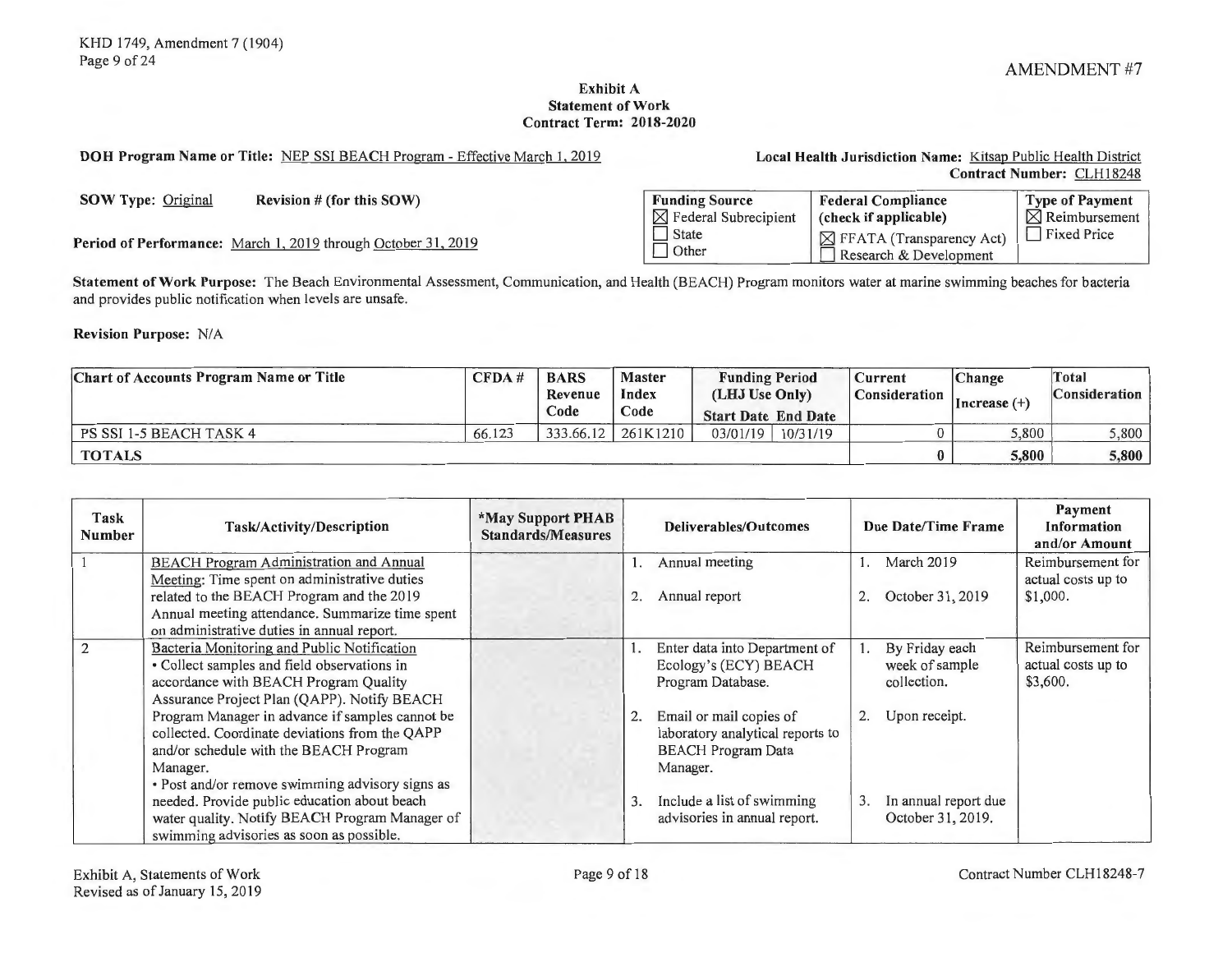| Task<br><b>Number</b> | <b>Task/Activity/Description</b>                                                                                                                                                      | *May Support PHAB<br><b>Standards/Measures</b> | <b>Deliverables/Outcomes</b>                                                                            |  | Due Date/Time Frame                                          | Payment<br><b>Information</b><br>and/or Amount      |
|-----------------------|---------------------------------------------------------------------------------------------------------------------------------------------------------------------------------------|------------------------------------------------|---------------------------------------------------------------------------------------------------------|--|--------------------------------------------------------------|-----------------------------------------------------|
|                       | Illness Pollution Investigations<br>• Notify BEACH Program Manager of any illness<br>reports related to recreational swimming beaches.<br>· Conduct illness investigations as needed. |                                                | Provide notification via<br>telephone to BEACH Program<br>Manager.                                      |  | Within fourteen (14)<br>business days.                       | Reimbursement for<br>actual costs up to<br>\$200    |
|                       |                                                                                                                                                                                       |                                                | Summarize illness<br>investigation in annual report.                                                    |  | In annual report due<br>October 31, 2019.                    |                                                     |
|                       | <b>Bacterial Source Investigations</b><br>Conduct shoreline surveys or other investigative<br>work to locate possible pollution source.                                               |                                                | Submit completed BEACH<br>Program Shoreline Survey<br>Form to BEACH Program<br>Manager (if applicable). |  | Within one $(1)$<br>month of completing<br>shoreline survey. | Reimbursement for<br>actual costs up to<br>\$1,000. |
|                       |                                                                                                                                                                                       |                                                | Summarize investigation work<br>in annual report.                                                       |  | In annual report due<br>October 31, 2019.                    |                                                     |

#### **\*For Information Only:**

Funding is not tied to the revised Standards/Measures listed here. This information may be helpful in discussions of how program activities might contribute to meeting a Standard/Measure. More detail on these and/or other Public Health Accreditation Board (PHAB) Standards/Measures that may apply can be found at: http://www.phaboard.org/wp-content/uploads/PHAB-Standards-and-Measures-Version-1.0.pdf

#### **Special Requirements**

#### **Federal Funding Accountability and Transparency Act (FFATA)**

This statement of work is supported by federal funds that require compliance with the Federal Funding Accountability and Transparency Act (FFAT A or the Transparency Act). The purpose of the Transparency Act is to make information available online so the public can see how the federal funds are spent.

To comply with this act and be eligible to perform the activities in this statement of work, the LHJ must have a Data Universal Numbering System (DUNS®) number.

Information about the LHJ and this statement of work will be made available on USA Spending.gov by DOH as required by P.L. 109-282.

#### **Program Manual, Handbook, Policy References**

Quality Assurance Project Plan at: https://fortress.wa.gov/ecy/publications/SummaryPages/ 1403128.html

#### **Program Specific Requirements/Narrative**

The following provisions are the pass-thru requirements of subawards funded under this U.S. Environmental Protection Agency (EPA) grant.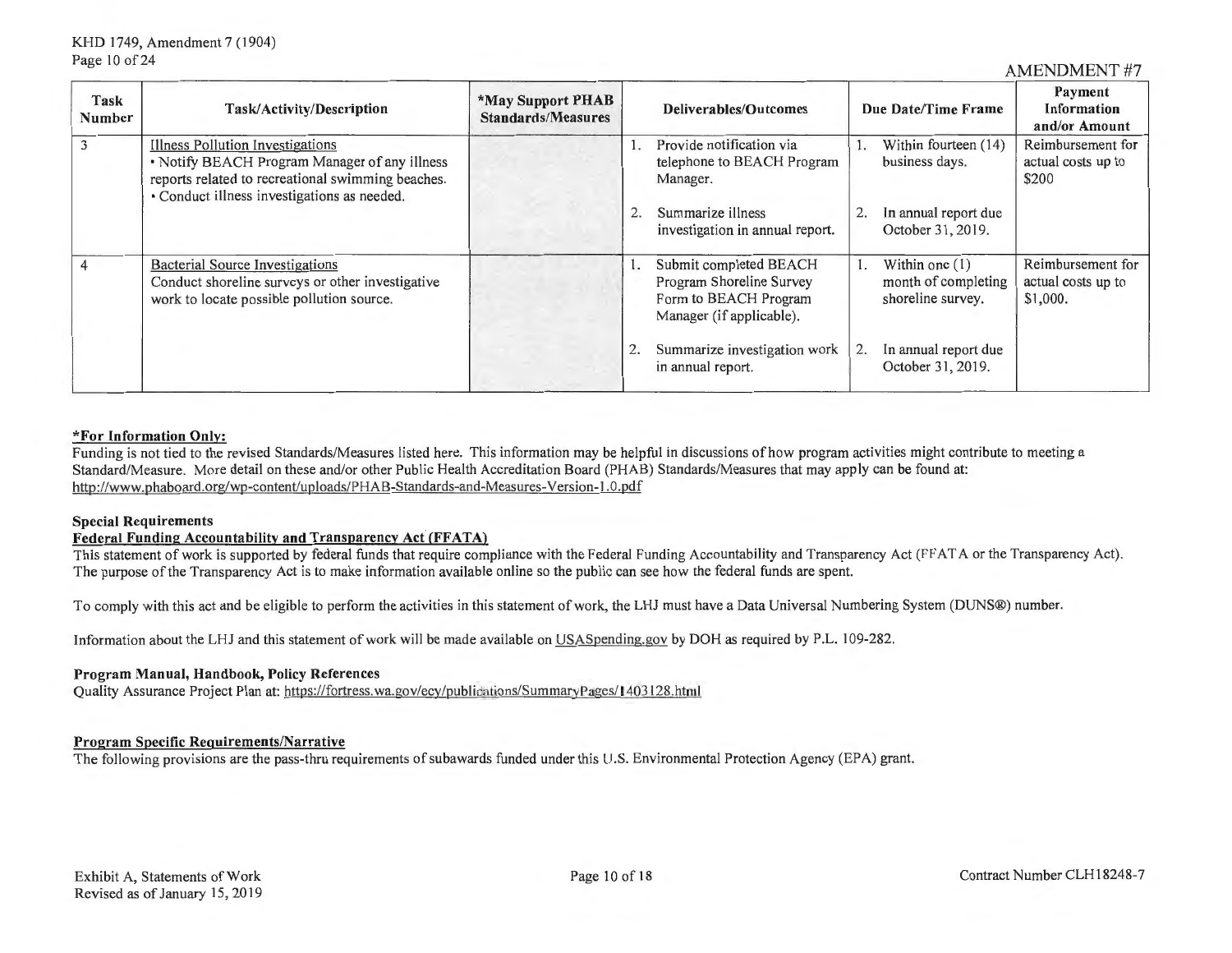## **Administrative Conditions**

# **1. General Terms and Conditions** - **Updated April** 27, **2017**

The subrecipient agrees to comply with the current EPA general terms and conditions available at: https://www.epa.gov/grants/epa-general-terms-and-conditions-effectiveapril-27-2017-or-later. These terms and conditions are in addition to the assurances and certifications made as part of the award and the terms, conditions or restrictions cited throughout the award, and are added to the end of this document.

The EPA repository for the general terms and conditions by year can be found at: https://www.epa.gov/grants/grant-terms-and-conditions#general

# **2. General Terms and Conditions** - **Consultant Cap** - **Additional Information**

In addition to the General Terms and Conditions #6 "Consultant Cap", as of January 1, 2017, the limit is \$622.72 per day \$77.84 per hour.

**NOTE:** For future years' limits, the subrecipient may find the annual salary for Level IV of the Executive Schedule on the following Internet site: http://www.opm.gov/oca. Select "Salary and Wages", and select "Rates of Pay for the Executive Schedule". The annual salary is divided by 2087 hours to determine the maximum hourly rate, which is then multiplied by 8 to determine the maximum daily rate.

#### **3.** General Terms and Conditions – Cybersecurity

The subrecipient agrees to comply with the current EPA general terms and conditions "Cybersecurity". The terms and conditions can be found on the EPA Grants Terms and Conditions Website. For ST ATES: https://www.epa.gov/grants/state-grant-cybersecurity-condition For TRIBES: https://www.epa.gov/grants/tribal-grant-cybersecurity-condition For Other Recipients: https://www.epa.gov/grants/cybersecurity-grant-condition-other-recipients-including-intertribal-consortia

#### **4. General Terms and Conditions** - **Indirect Costs for States and Tribal**

The cost principles of 2 CFR 200 Subpart E are applicable, as appropriate, to this subaward.

In addition to the General Terms and Conditions "Indirect Cost Rate Agreements" , if the subrecipient does not have a previously established indirect cost rate, it agrees to prepare and submit its indirect cost rate proposal in accordance with 2 CFR 200 Appendix VII.

The subrecipient agrees to comply with the audit requirements in accordance with 2 CFR 200 Subpart F.

#### **5. Utilization of Small, Minority and Women's Business Enterprises (MBE/WBE)**

#### **General Compliance, 40 CFR, Part 33**

The subrecipient agrees to comply with the requirements of EPA's Disadvantaged Business Enterprise (DBE) Program for procurement activities under assistance agreements, contained in 40 CFR, Part 33.

#### **MBE/WBE Reporting, 40 CFR, Part 33, Subpart E**

The subrecipient agrees to complete and submit a "MBE/WBE Utilization Under Federal Grants, Cooperative Agreements and Interagency Agreements" report (EPA Form 5700-52A) on an annual basis. All procurement actions are reportable, not just that portion which exceeds \$150,000.

When completing the annual report, subrecipients are instructed to check the box titled "annual" in section 1B of the form. For the final report, subrecipients are instructed to check the box titled section 1B of the form. For the final report, subrecipients are instructed to check the box indicated for the "last report" of the project in section 1B of the form. Annual reports are due by October 15<sup>th</sup> of each year. Final reports are due by October 15<sup>th</sup> or 90 days after the end of the project period, whichever comes first.

The reporting requirement is based on total procurements. Subrecipients with expended and/or budgeted funds for procurement are required to report annually whether the planned procurements take place during the reporting period or not. lfno budgeted procurements take place during the reporting period, the subrecipient should check the box in section 58 when completing the form.

The current EPA Form 5700-52A can be found at the EPA Office of Small Business Program's Home Page at http://www.epa.gov/osbp/dbereporting.htm.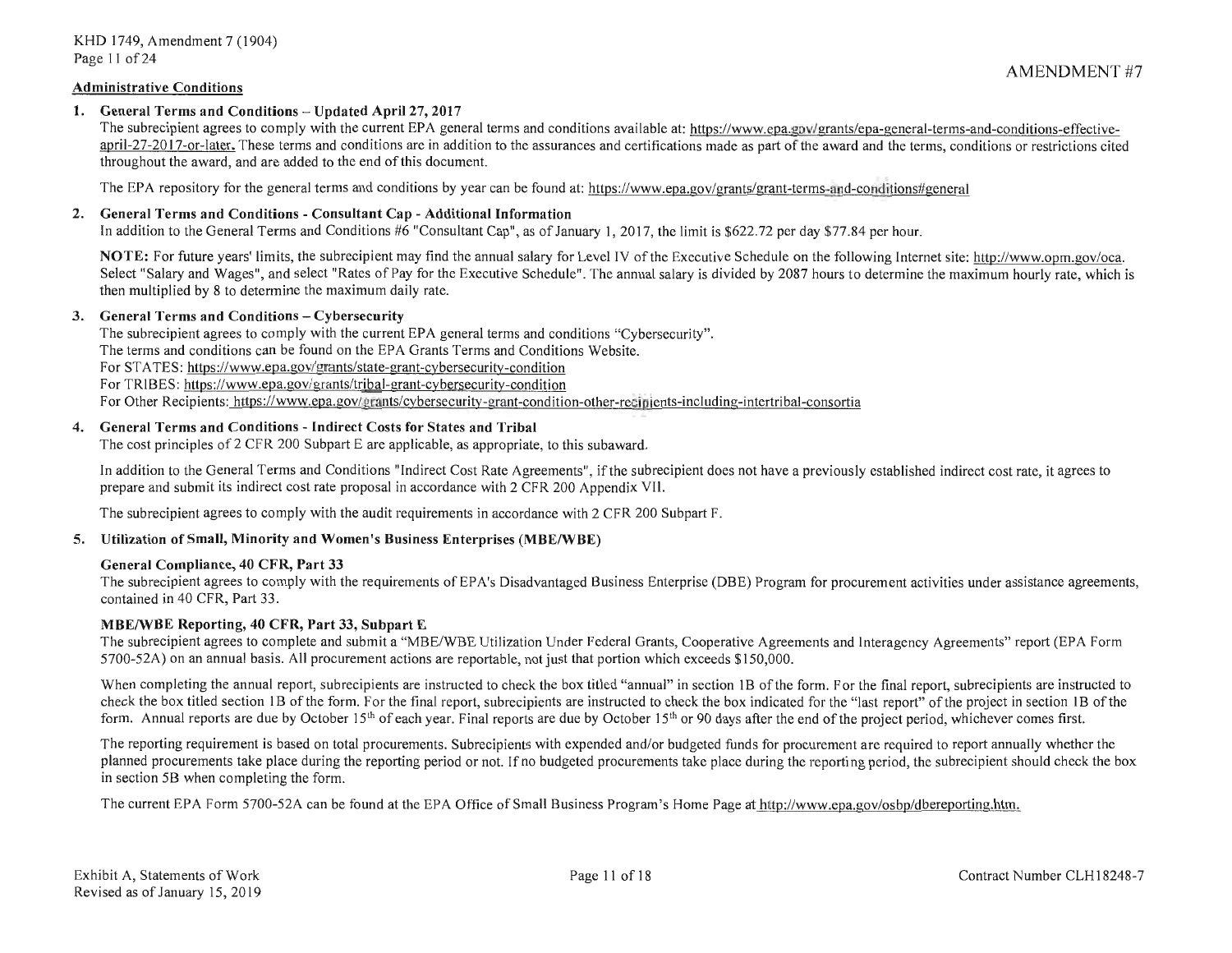This provision represents an approved deviation from the MBE/WBE reporting requirements as described in 40 CFR, Part 33, Section 33.502; however, the other requirements outlined in 40 CFR Part 33 remain in effect, including the Good Faith Effort requirements as described in 40 CFR Part 33 Subpart C, and Fair Share Objectives negotiation as described in 40 CFR Part 33 Subpart D and explained below.

# **Six Good Faith Efforts, 40 CFR, Part 33, Subpart C**

Pursuant to 40 CFR, Section 33.301, the subrecipient agrees to make the following good faith efforts whenever procuring construction, equipment, services and supplies under an EPA financial assistance agreement, and to require that subrecipients, loan recipients, and prime contractors also comply. Records documenting compliance with the six good faith efforts shall be retained:

(a) Ensure DB Es are made aware of contracting opportunities to the fullest extent practicable through outreach and recruitment activities. For Indian Tribal, State and Local and Government subrecipients, this will include placing DBEs on solicitation lists and soliciting them whenever they are potential sources.

(b) Make information on forthcoming opportunities available to DB Es and arrange time frames for contracts and establish delivery schedules, where the requirements permit, in a way that encourages and facilitates participation by DBEs in the competitive process. This includes, whenever possible, posting solicitations for bids or proposals for a minimum of 30 calendar days before the bid or proposal closing date.

(c) Consider in the contracting process whether firms competing for large contracts could subcontract with DBEs. For Indian Tribal, State and local Government subrecipients, this will include dividing total requirements when economically feasible into smaller tasks or quantities to permit maximum participation by DBEs in the competitive process.

(d) Encourage contracting with a consortium ofDBEs when a contract is too large for one of these firms to handle individually.

(e) Use the services and assistance of the SBA and the Minority Business Development Agency of the Department of Commerce. In Washington State - the Office of Women and Minority Business Enterprises.

(t) If the prime contractor awards subcontracts, require the prime contractor to take the steps in paragraphs (a) through (e) of this section.

#### **Contract Administration Provisions, 40 CFR, Section 33.302**

The subrecipient agrees to comply with the contract administration provisions of 40 CFR, Section 33 .302.

#### **Bidders List, 40 CFR, Section 33.SOl(b) and (c)**

Subrecipients of a Continuing Environmental Program Grant or other annual reporting grant, agree to create and maintain a bidders list. Subrecipients of an EPA financial assistance agreement to capitalize a revolving loan fund also agree to require entities receiving identified loans to create and maintain a bidders list if the recipient of the loan is subject to, or chooses to follow, competitive bidding requirements. Please see 40 CFR, Section 33.501 (b) and (c) for specific requirements and exemptions.

#### **Fair Share Objectives, 40 CFR, Part 33, Subpart D**

# (1) **For Grant Awards \$250,000 or Less**

This assistance agreement is a Technical Assistance Grant (TAG); or the award amount is \$250,000 or less; or the total dollar amount of all of the subrecipient's financial assistance agreements from EPA in the current Federal fiscal year is \$250,000 or less. Therefore, the subrecipient of this assistance agreement is exempt from the fair share objective requirements of 40 CFR, Part 33, Subpart D, and is not required to negotiate fair share objectives/goals for the utilization of MBE/WBEs in its procurements.

#### (2) **For Subrecipients Accepting Goals**

A subrecipient must negotiate with the appropriate EPA award official, or his/her designee, fair share objectives for MBE and WBE participation in procurement under the financial assistance agreements.

In accordance with 40 CFR, Section 33.411 some subrecipients may be exempt from the fair share objectives requirements as described in 40 CFR, Part 33, Subpart D. Subrecipients should work with their DBE coordinator, if they think their organization may qualify for an exemption.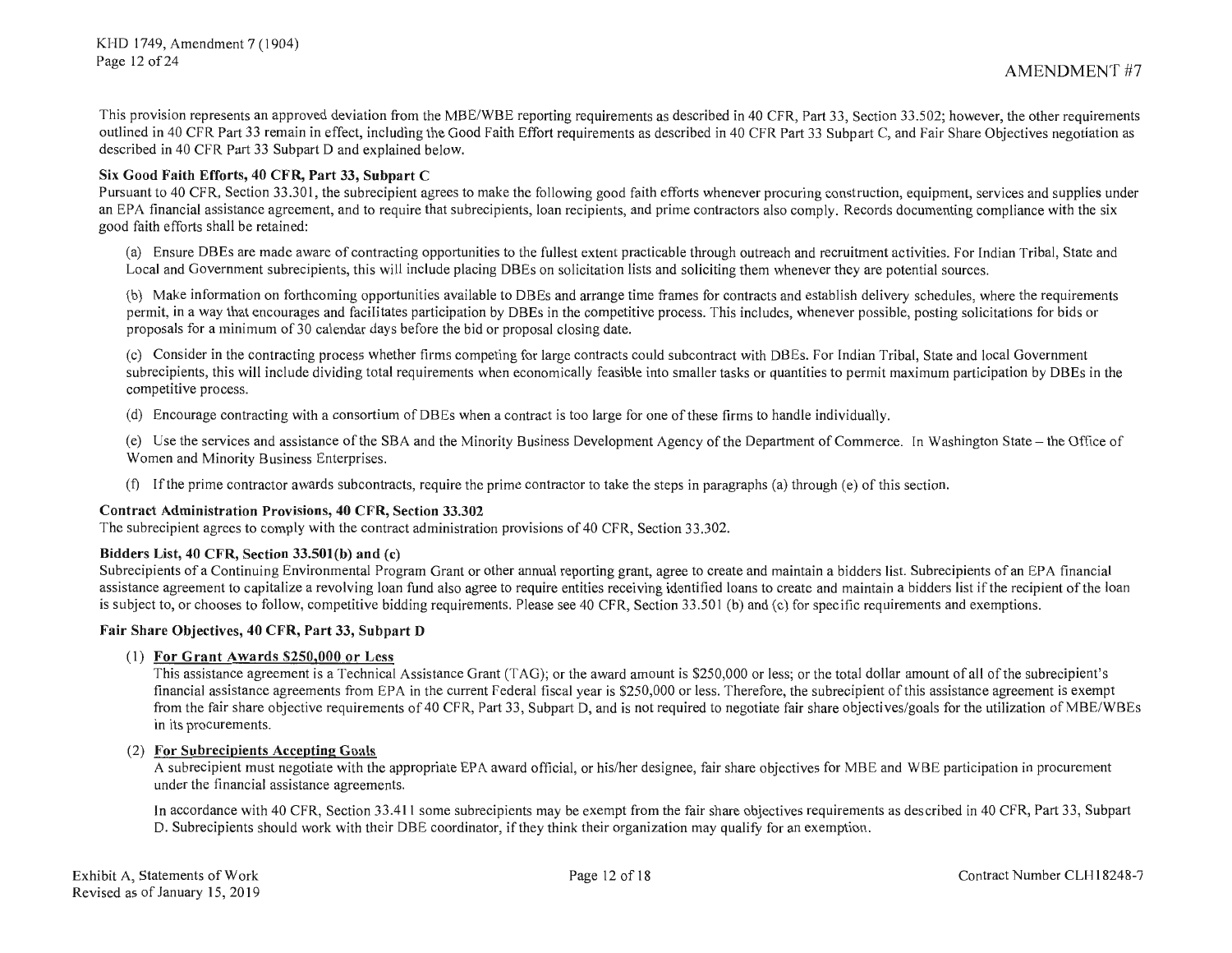# **Accepting the Fair Share Objectives/Goals of Another Recipient**

The dollar amount of this assistance agreement, or the total dollar amount of all of the subrecipient's financial assistance agreements in the current federal fiscal year from EPA is \$250,000, or more. The subrecipient accepts the applicable MBE/WBE fair share objectives/goals negotiated with EPA. The Region IO fair share objectives/goals can be found: http://www.epa.gov/osbp/pdfs/r I Ofairsharegoals.pdf.

By signing this financial assistance agreement, the subrecipient is accepting the fair share objectives/goals and attests to the fact that it is purchasing the same or similar construction, supplies, services and equipment, in the same or similar relevant geographic buying market.

# **Negotiating Fair Share Objectives/Goals, 40 CFR, Section 33.404**

The subrecipient has the option to negotiate its own MBE/WBE fair share objectives/goals. If the subrecipient wishes to negotiate its own MBE/WBE fair share objectives/goals, the subrecipient agrees to submit proposed MBE/WBE objectives/goals based on an availability analysis, or disparity study, of qualified MBEs and WBEs in their relevant geographic buying market for construction, services, supplies and equipment.

The submission of proposed fair share goals with the supporting analysis or disparity study means that the subrecipient is **not** accepting the fair share objectives/goals of another subrecipient. The subrecipient agrees to submit proposed fair share objectives/goals, together with the supporting availability analysis or disparity study, to the Regional MBE/WBE Coordinator within 120 days of its acceptance of the financial assistance award. EPA will respond to the proposed fair share objective/goals within 30 days of receiving the submission. If proposed fair share objective/goals are not received within the 120 day time frame, the subrecipient may not expend its EPA funds for procurements until the proposed fair share objective/goals are submitted.

# (3) **For Subrecipients with Established Goals**

The subrecipient must negotiate with the appropriate EPA award official, or his/her designee, fair share objectives for MBE and WBE participation in procurement under the financial assistance agreements.

In accordance with 40 CFR, Section 33.411 some subrecipients may be exempt from the fair share objectives requirements described in 40 CFR, Part 33, Subpart D. Subrecipients should work with their DBE coordinator, if they think their organization may qualify for an exemption.

#### **Current Fair Share Objective/Goal**

The dollar amount of this assistance agreement or the total dollar amount of all of the subrecipient's financial assistance agreements in the current federal fiscal year from EPA is \$250,000, or more. The Region 10 fair share objectives/goals can be found: http://www.epa.gov/osbp/pdfs/rl0fairsharegoals.pdf.

#### **Negotiating Fair Share Objectives/Goals**

In accordance with 40 CFR, Part 33, Subpart D, established goals/objectives remain in effect for three fiscal years unless there are significant changes to the data supporting the fair share objectives. The subrecipient is required to follow requirements as outlined in 40 CFR Part 33, Subpart D when renegotiating the fair share objectives/goals.

# (4) **For DWSRF, CWSRF and BROWNFIELDS RLF Subrecipients ONLY**

# **Objective/Goals of Loan Subrecipients**

As a subrecipient of an EPA financial assistance agreement to capitalize revolving loan funds, the subrecipient agrees to either apply its own fair share objectives negotiated with EPA to identified loans using a substantially similar relevant geographic market, or negotiate separate fair share objectives with its identified loan subrecipients. These separate objectives/goals must be based on demonstrable evidence of the availability of MBEs and WBEs in accordance with 40 CFR, Part 33, Subpart D.

The subrecipient agrees that if procurements will occur over more than one year, the subrecipient may choose to apply the fair share objective in place either for the year in which the identified loan is awarded or for the year in which the procurement action occurs. The subrecipient must specify this choice in the financial assistance agreement, or incorporate it by reference therein.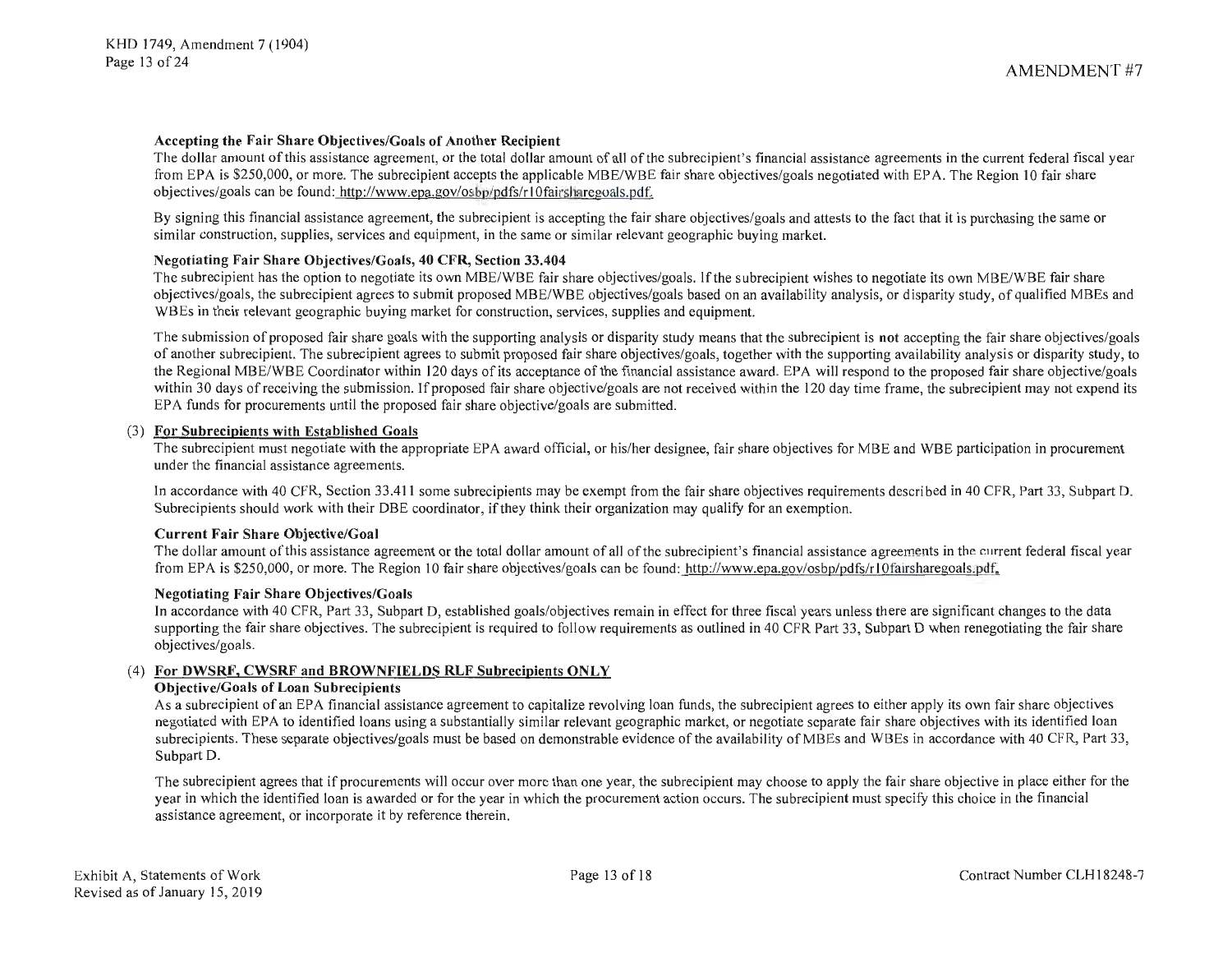#### **Programmatic Conditions**

#### **1. Semi-Annual Performance Reports**

The subrecipient shall submit performance reports every six (6) months during the life of the project. Reports are due 30 calendar days after the end of each reporting period. Reports shall be submitted to the DOH Contracts Manager and may be provided electronically.

In accordance with 2 CFR 200.328, as appropriate, the subrecipient agrees to submit performance reports that include brief information on each of the following areas:

- (a) A comparison of actual accomplishments to the outputs/outcomes established in the assistance agreement work plan for the period;
- (b) The reasons why established goals were not met, if appropriate;
- Additional pertinent information including, when appropriate, analysis and explanation of cost overruns or high unit costs.

In addition to the semi-annual performance reports, the subrecipient shall immediately notify the DOH Contract Manager of developments that have a significant impact on the award-supported activities. As appropriate, the subrecipient agrees to inform the Contract Manager as soon as problems, delays or adverse conditions become known which will materially impair the ability to meet the outputs/outcomes specified in the assistance agreement work plan. This notification shall include a statement of the action taken or contemplated, and any assistance needed to resolve the situation.

#### **2. Final Performance Report**

The subrecipient shall submit a final performance report, which is due 30 calendar days after the expiration or termination of the award. The report shall be submitted to the Contract Manager and must be provided electronically. The report shall generally contain the same information as in the periodic reports, but should cover the entire project period. After completion of the project, the Contract Manager may waive the requirement for a final performance report if the DOH Contract Manager deems such a report is inappropriate or unnecessary.

#### **3. Program Income** - **Addition**

If program income is generated, the subrecipient is required to account for program income related to this project. Program income earned during the project period shall be retained by the subrecipient and shall be added to funds committed to the project by EPA and the subrecipient, and shall be used to further eligible project objectives.

#### **4. Information Collection Requirements**

EPA and the subrecipient agree to comply with the requirements of the Paperwork Reduction Act in completing the project. Because the scope of work includes a survey, a questionnaire or similar information-gathering activity, the Paperwork Reduction Act of 1995 (44 U.S.C. 3501 et seq.), requires EPA to obtain Office of Management and Budget (0MB) clearance prior to the subrecipient's collection of information by means of identical questions posed to IO or more persons.

The subrecipient will provide to the Contract Manager the following information: (I) description of the information to be collected; (2) explanation of the need for the information; and (3) to whom the survey is being directed.

#### **5. Recognition of EPA Funding**

Reports, documents, signage, videos, or other media, developed as part of projects funded by this assistance agreement shall contain the following statement:

**"This project has been funded wholly or in part by the United States Environmental Protection Agency under assistance agreement PC-01J18001 to Washington State Department of Health. The contents of this document do not necessarily reflect the views and policies of the Environmental Protection Agency, nor does mention of trade names or commercial products constitute endorsement or recommendation for use."** 

#### **6. Annual Conferences**

The subrecipient may attend one or more appropriate conferences each year, which may be within the Puget Sound region. The specific conferences will be determined in consultation with the Contract Manager. The purpose of this requirement is to provide subrecipients with opportunities to learn about and benefit from other relevant initiatives and programs that relate to the funded work; to exchange information about their funded work with organizations that may benefit from their experience; and generally to raise awareness within the Puget Sound, Salish Sea, and large aquatic ecosystem protection and restoration communities of the funded work. Examples of potentially relevant conferences include, but are not limited to, the biennial Puget Sound-Georgia Basin Ecosystem Conference http://depts.washington.edu/uwconf/psgb/ and local or regional meetings of Tribal, professional, scientific, or other relevant associations http://www.wwu.edu/salishseaconference/. Specific conferences will depend on the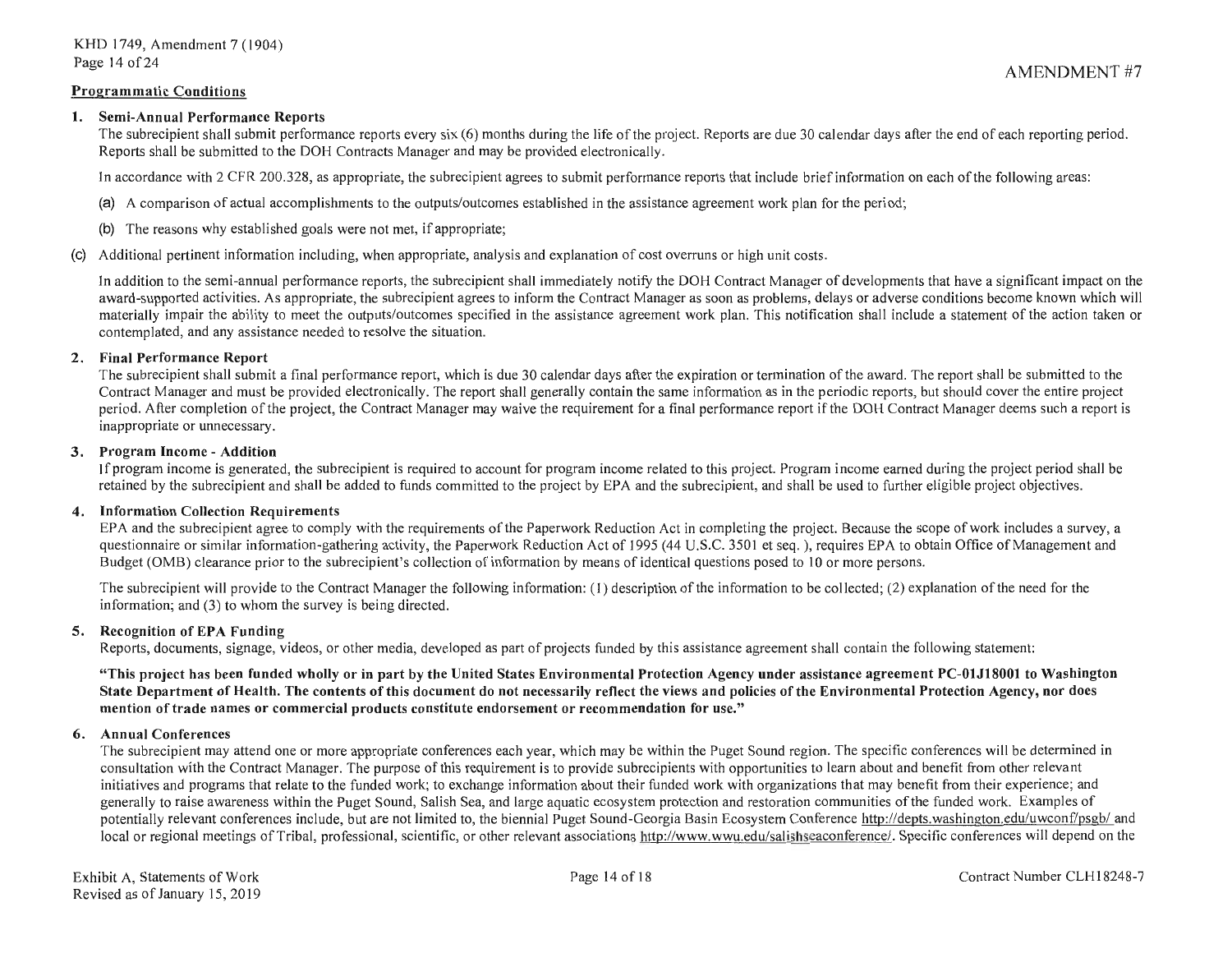nature of the work proposed. Subrecipient will be allowed to use award funds to pay for travel and lodging. The subrecipient should include anticipated costs for attending conferences in their proposed budget. https://www.eopugetsound.org/terms/354

# 7. **Peer Review**

The results of this project may affect management decisions relating to Puget Sound. Prior to finalizing any significant technical products the Principal Investigator (Pl) of this project must solicit advice, review and feedback from a technical review or advisory group consisting of relevant subject matter specialists. A record of comments and a brief description of how respective comments are addressed by the Pl will be provided to the Project Monitor prior to releasing any final reports or products resulting from the funded study.

# **8. Competency of Organizations Generating and/or Using Environmental Measurement Data**

In accordance with Agency Policy Directive Number FEM-2012-02, Policy to Assure the Competency of Organizations Generating Environmental Measurement Data under Agency-Funded Assistance Agreements, subrecipient shall maintain competency for the duration of the project period of this agreement and this will be documented during the annual reporting process. A copy of the Policy is available online at http://www.epa.gov/fem/labcomp.htm or a copy may also be requested by contacting the Contract Manager for this award.

# Federal Assistance Agreement Funds Up To \$200,000

Subrecipient agrees that if the total federal funding obligated on this award exceeds \$200,000 (resulting from subsequent amendments to this agreement) and will involve the use or generation of environmental data it will (unless it has otherwise done so) demonstrate competency prior to carrying out any activities involving the generation or use of environmental data under this agreement.

# Federal Assistance Agreement Funds Exceed or Expect to Exceed \$200,000

Subrecipient agrees, by entering into this agreement, that it has demonstrated competency prior to award, or alternatively, where a pre-award demonstration of competency is not practicable. The Subrecipient agrees to submit documentation and demonstrate competency prior to carrying out any activities under the award involving the generation or use of environmental data.

#### **9. STORET Requirement**

Subrecipients are required to institute standardized reporting requirements into their work plans and include such costs in their budgets. All water quality data generated in accordance with an EPA approved Quality Assurance Project Plan as a result of this assistance agreement, either directly or by subaward, will be required to be transmitted into the Agency's Storage and Retrieval (STORET) data warehouse using either WQX or WQX web. Water quality data appropriate for STORET include physical, chemical, and biological sample results for water, sediment and fish tissue. The data include toxicity data, microbiological data, and the metrics and indices generated from biological and habitat data. The Water Quality Exchange (WQX) is the water data schema associated with the EPA, State and Tribal Exchange Network. Using the WQX schema partners map their database structure to the WQX/STORET structure. WQX web is a web based tool to convert data into the STORET format for smaller data generators that are not direct partners on the Exchange Network. More information about WQX, WQX web, and the STORET warehouse, including tutorials, can be found at http://www.epa.gov/storet/wgx/

If activities submitted as match for this federal assistance agreement involve the generation of water quality data, the resulting information must be publicly accessible (in STORET or some other database). Subrecipients are encouraged to develop a cross walk between any non-STORET database utilized for the storage of water quality data associated with match activities and EPA's Water Quality Exchange (WQX).

# **10. Riparian Buffers**

Riparian buffer restoration projects in agricultural areas shall be consistent with the interim riparian buffer recommendations provided to EPA and the Natural Resource Conservation Service by National Marine Fisheries Service letters of January 30, 2013 (stamp received date - February 4, 2013) and April 9, 2013 (stamp received date - April 16, 2013), or the October 28, 2013 guidance. Grantees shall confirm in writing projects' consistency with the recommendations referenced above. When developing project proposals, grantees also should consider the extent to which proposals include appropriate riparian buffers or otherwise address pollution sources on other water courses on the properties in the project area to support water quality and salmon recovery. Deviations can only be obtained through an exception approved by EPA. In order for EPA to evaluate a request for an exception, the grantee must submit the scientific rationale demonstrating adequacy of buffers for supporting water quality and salmon recovery. The request must summarize tribal input on the scientific rationale or other relevant issues. The scientific rationale could be developed from sources such as sitespecific assessment data, salmon recovery plans, Total Maximum Daily Loads (TMDLs) and the state nonpoint plan. EPA will confer with the National Oceanic and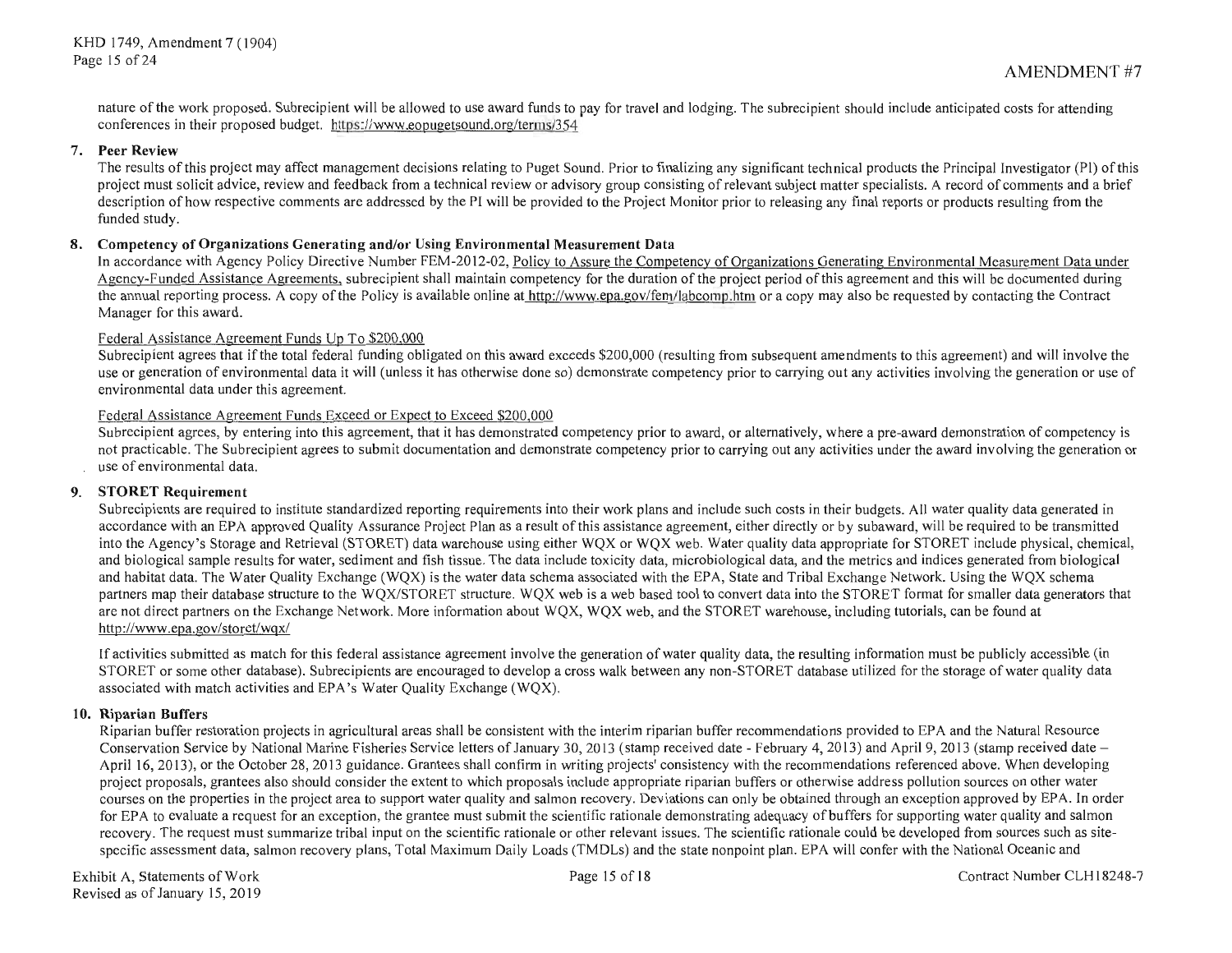Atmospheric Administration (NOAA) and the Washington Department of Ecology and provide the opportunity for affected tribes to consult with EPA before making a final decision on a deviation request.

# **11. International Travel (Including Canada)**

All International Travel must be approved by the Office of International and Tribal Affairs (OITA) BEFORE travel occurs. Even a brieftrip to a foreign country, for example to attend a conference, requires OITA approval. Please contact your Contract Manager as soon as possible if travel is planned out of the country, including Canada and/or Mexico, so that they can obtain appropriate approvals from EPA Headquarters. If you have questions, please contact your Contract Manager listed on the front page of the A ward Document.

# **12. Geospatial Data Standards**

All geospatial data created must be consistent with Federal Geographic Data Committee (FGDC) endorsed standards. Information on these standards may be found at www.fgdc.gov

# **13. Model Programmatic Subaward Reporting Requirement (GPI-16-01)**

The subrecipient must report on its subaward monitoring activities under 2 CFR 200.331(d).

Examples of items that must be reported if the pass-through entity has the information available are:

- Summaries of results of reviews of financial and programmatic reports.
- Summaries of findings from site visits and/or desk reviews to ensure effective subrecipient performance.
- Environmental results the subrecipient achieved
- Summaries of audit findings and related pass-through entity management decisions.
- Actions the pass-through entity has taken to correct deficiencies such as those specified at 2 CFR 200.331(e), 2 CFR 200.207 and the 2 CFR Part 200.338 Remedies for Noncompliance.

#### **14. Lobbying and Litigation**

- i. The chief executive officer of this subrecipient agency shall ensure that no grant funds awarded under this assistance agreement are used to engage in lobbying of the Federal Government or in litigation against the U.S. unless authorized under existing law. The subrecipient shall abide by the Cost Principles available at 2 CFR 200 which generally prohibits the use of federal grant funds for litigation against the U.S. or for lobbying or other political activities. The subrecipient agrees to comply with Title 40 CFR Part 34, New Restrictions on Lobbying. The subrecipient shall include the language of this provision in award documents for all subawards exceeding \$100,000, and require that subrecipients submit certification and disclosure forms accordingly.
- ii. In accordance with the Byrd Anti-Lobbying Amendment, any recipient who makes a prohibited expenditure under Title 40 CFR Part 34 or fails to file the required certification or lobbying forms shall be subject to a civil penalty of not less than \$ I 0,000 and not more than \$ I 00,000 for each such expenditure.
- iii. Subcontracts awarded by the subrecipient shall contain, when applicable, the anti-lobbying provision as stipulated in the Appendix II to Part 200—Contract Provisions for Non-Federal Entity Contracts Under Federal Awards.
- iv. Pursuant to Section 18 of the Lobbying Disclosure Act, the subrecipient affirms that it is not a nonprofit organization described in Section 501 $(c)(4)$  of the Internal Revenue Code of 1986; or that it is a nonprofit organization described in Section  $501(c)(4)$  of the Code but does not and will not engage in lobbying activities as defined in Section 3 of the Lobbying Disclosure Act. Nonprofit organizations exempt from taxation under section 50l(c)(4) of the Internal Revenue Code that engage in lobbying activities are ineligible for EPA subawards.

# **15. Quality Assurance Requirements (2 CFR 1500.11)**

Subrecipient will submit a Quality Assurance Project Plan Waiver form after reviewing using the Washington State Department of Ecology's NEP Quality Assurance web page: https://ecology.wa.gov/About-us/How-we-operate/Scientific-services/Quality-assurance. If a QAPP is required, subrecipients will work with Ecology's NEP Quality Coordinator (NEP QC) to develop and approve the QAPP. Work related to collecting new or using existing environmental data may not begin until the QAPP waivers are completed and approved. https://fortress.wa.gov/ecy/publications/summarypages/0403030.html.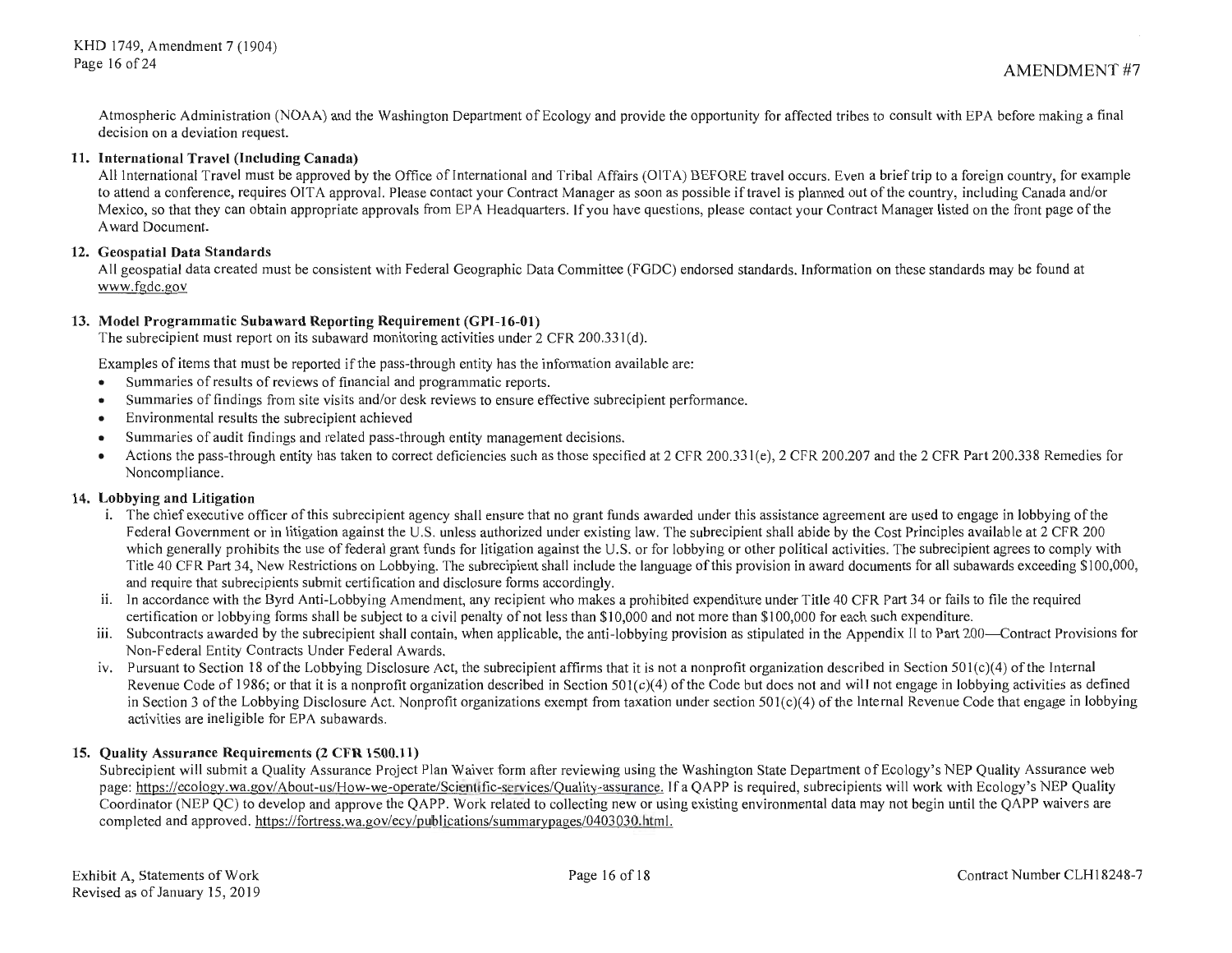Acceptable Quality Assurance documentation must be submitted to the Contract Manager within 30 days of the acceptance of this agreement or another date as negotiated with the Contract Manager. No work involving direct measurements or data generation, environmental modeling, compilation of data from literature or electronic media, and data supporting the design, construction, and operation of environmental technology shall be initiated under this project until the Contract Manager, in concert with the EPA Quality Assurance Manager, has approved the quality assurance document. Additional information on these requirements can be found at the EPA Office of Grants and Debarment website: http://www.epa.gov/ogd/grants/assurance.htm.

## **16. ULO Stretch Goal**

Subrecipients of EPA assistance agreements that include subawards in the approved work plan should manage their programs and subaward funding in ways that reduce the length of time that federal funds obligated and committed to subaward projects are "unspent" federal funds, not yet drawn down through disbursements to subaward recipients.

EPA encourages the reduction of these unliquidated obligations (ULOs) by applying the following programmatic term and condition to these assistance agreements with subaward projects:

The FY2016 Strategic Initiative Lead awards, the FY2016 Tribal Lead Organization award, the FY2016 Management Conference Support For Implementation Strategies award, and may apply to subsequent awards not yet identified.

Assistance agreement recipients and subrecipients are to apply these "stretch" goals throughout the life of the assistance agreement and to confer with your DOH Grant Manager whenever instances arise that make attainment of these stretch goals unlikely.

Stretch Goal: A stretch goal for utilization of funds for each new strategic initiative lead grant with subawards is established. All funds should be spent by 21/2 years in order for incremental funding to be considered at levels otherwise available for the fourth year of the grant.

Funds Awarded in FY2017 (October **1,** 2016-September 30, 2017) Should all Be Drawn Down by March 2020

# **17. Animal Subjects**

The subrecipient agrees to comply with the Animal Welfare Act of 1966 (P.L. 89-544), as amended, 7 USC 2131-2156. The subrecipient also agrees to abide by the "U.S. Government Principles for the Utilization and Care of Vertebrate Animals used in Testing, Research, and Training." (Federal Register 50(97): 20864-20865. May 20, 1985). The nine principles can be viewed at:

https://www.nap.edu/search/?rpp=20&ft=1&term=nine+principles+for+the+utilization+and+care+of+vertebrate+animals+used+in+testing

For additional information about the Principles, the subrecipient should consult the Guide for Care and Use of Laboratory Animals, prepared by the Institute of Laboratory Animal Resources, National Research Council and can be accessed at: http://www.nap.edu/readingroom/books/labrats/.

# **18. Copyrighted Material and Data**

In accordance with 2 CFR 200.315, EPA has the right to reproduce, publish, use and authorize others to reproduce, publish and use copyrighted works or other data developed under this assistance agreement for Federal purposes.

Examples of a Federal purpose include but are not limited to: (1) Use by EPA and other Federal employees for official Government purposes; (2) Use by Federal contractors performing specific tasks for the Government; (3) Publication in EPA documents provided the document does not disclose trade secrets (e.g. software codes) and the work is properly attributed to the subrecipient through citation or otherwise; ( 4) Reproduction of documents for inclusion in Federal depositories; (5) Use by State, tribal and local governments that carry out delegated Federal environmental programs as "co-regulators" or act as official partners with EPA to carry out a national environmental program within their jurisdiction and; (6) Limited use by other grantees to carry out Federal grants provided the use is consistent with the terms of EPA 's authorization to the other grantee to use the copyrighted works or other data. Under Item 6, the grantee acknowledges that EPA may authorize another grantee(s) to use the copyrighted works or other data developed under this grant as a result of: the selection of another grantee by EPA to perform a project that will involve the use of the copyrighted works or other data or; termination or expiration of this agreement.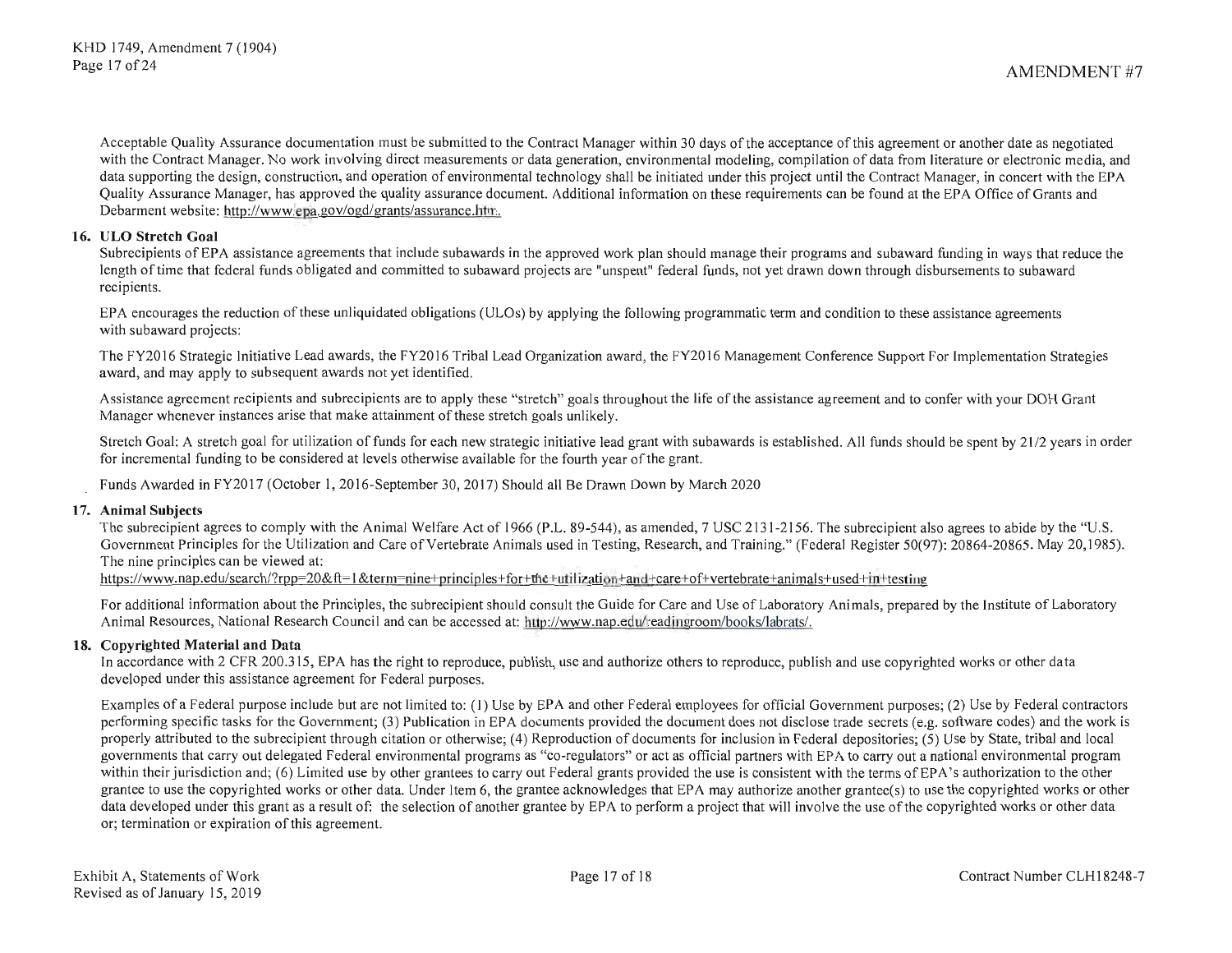In addition, EPA may authorize another grantee to use copyrighted works or other data developed with Agency funds provided under this grant to perform another grant when such use promotes efficient and effective use of Federal grant funds.

# **DOH Program Contact**

Julianne Ruffner, BEACH Program Contract Manager, Office of Environmental Health and Safety/WA State Department of Ecology; PO Box 47824; Olympia WA 98504-7824; 360.407.6154; FAX 360.236.2257; jruf46 l@ecy.wa.gov.

#### **DOH Fiscal Contact**

Nichole Simmons, Office of Environmental Health and Safety; PO Box 47824; Olympia, WA 98504-7824; 360.236.3208; FAX 360.236.2257; nichole.simmons@doh.wa.gov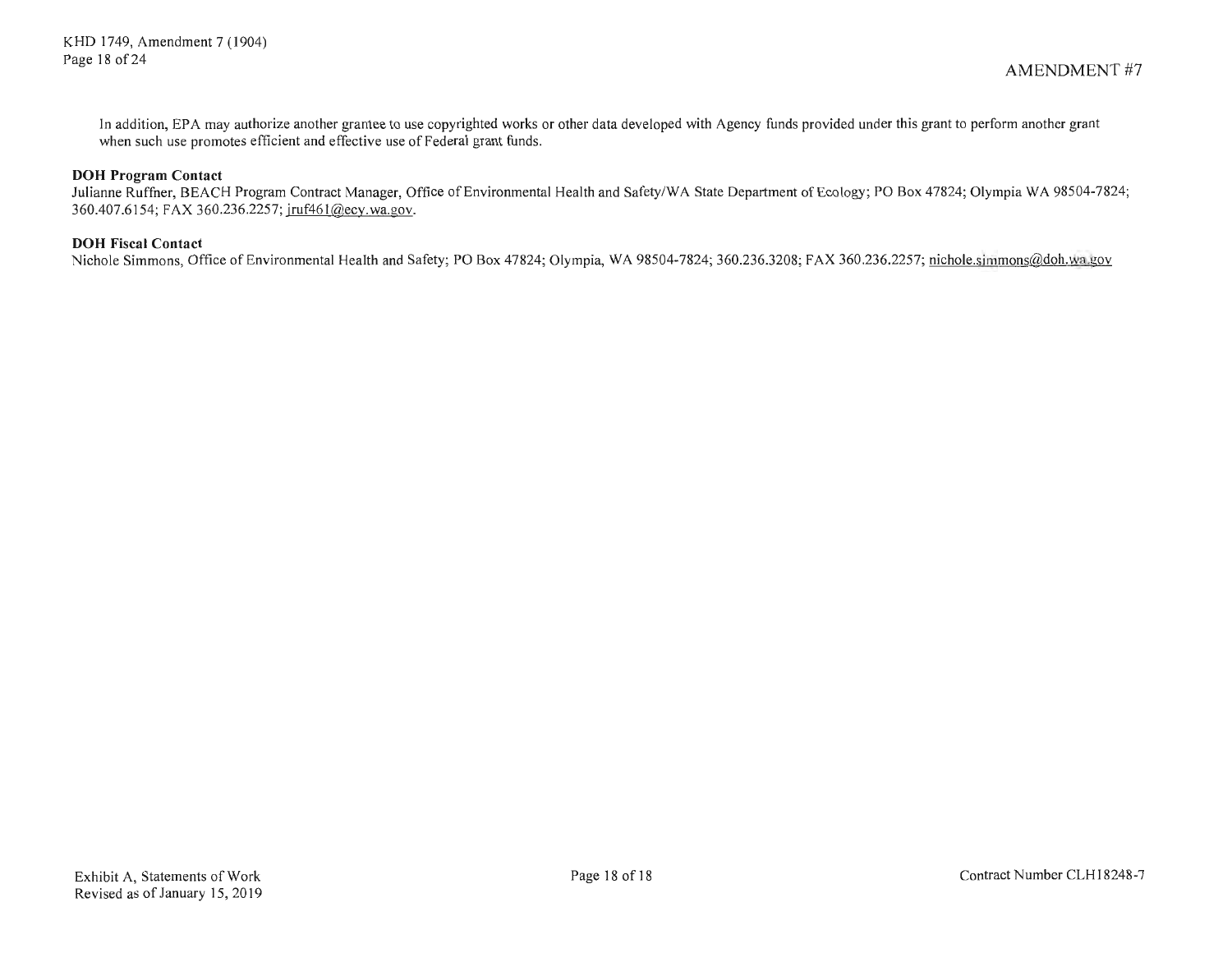# Contract Term: 2018-2020

ALLOCATIONS Contract Number: CLH18248<br>Contract Term: 2018-2020 2019 Date: January 15, 2019

# Indirect Rate as of January 2018: 34.98% Admin & Fac.; 37.62% Community Hlth Pgms (inc. Admin) & 40.39% Environmental Hlth Pgms (inc. Admin)

|                                                                                                                                                                                               | <b>Federal Award</b>                                                                               |                                         |                                                          | <b>BARS</b><br>Revenue                                                          | <b>Statement of Work</b><br><b>Funding Period</b>                    |                                                                      | <b>DOH</b> Use Only<br><b>Funding Period</b>                         | <b>Chart of Accounts</b>                                             |                                                                    | Funding<br>Period                           | Chart of<br><b>Accounts</b> |
|-----------------------------------------------------------------------------------------------------------------------------------------------------------------------------------------------|----------------------------------------------------------------------------------------------------|-----------------------------------------|----------------------------------------------------------|---------------------------------------------------------------------------------|----------------------------------------------------------------------|----------------------------------------------------------------------|----------------------------------------------------------------------|----------------------------------------------------------------------|--------------------------------------------------------------------|---------------------------------------------|-----------------------------|
| <b>Chart of Accounts Program Title</b>                                                                                                                                                        | <b>Identification #</b>                                                                            | Amend #                                 | $CFDA*$                                                  | $Code**$                                                                        |                                                                      |                                                                      | Start Date End Date Start Date End Date                              |                                                                      | Amount                                                             | <b>Sub Total</b>                            | Total                       |
| FFY20 CSS USDA FIN1 Prog Mgnt<br>FFY19 CSS USDA FIN1 Prog Mgnt<br>FFY18 CSS USDA FIN1 Prog Mgnt                                                                                               | NGA Not Received<br>20157001823357<br>20157001823357                                               | Amd 6<br>N/A<br>Amd 6                   | 10.331<br>10,331<br>10.331                               | 333, 10, 33<br>333, 10, 33<br>333.10.33                                         | 10/01/19<br>10/01/18<br>01/01/18                                     | 03/31/20<br>09/30/19<br>09/30/18                                     | 10/01/19<br>10/01/18<br>10/01/17                                     | 03/31/20<br>09/30/19<br>09/30/18                                     | \$38,410<br>\$89,063<br>$($ \$95,842)                              | \$38,410<br>\$89,063<br>\$50,000            | \$177,473                   |
| FFY18 CSS USDA FINI Prog Mgnt<br>FFY18 CSS USDA FINI Prog Mgnt                                                                                                                                | 20157001823357<br>20157001823357                                                                   | Amd <sub>2</sub><br>N/A                 | 10.331<br>10.331                                         | 333, 10, 33<br>333.10.33                                                        | 01/01/18<br>01/01/18                                                 | 09/30/18<br>09/30/18                                                 | 10/01/17<br>10/01/17                                                 | 09/30/18<br>09/30/18                                                 | \$55,060<br>\$90,782                                               |                                             |                             |
| FFY19 CSS IAR SNAP Ed Program Mgnt<br>FFY18 CSS IAR SNAP Ed Program Mgnt CF<br>FFY18 CSS IAR SNAP Ed Program Mgnt<br>FFY18 CSS IAR SNAP Ed Program Mgnt<br>FFY18 CSS IAR SNAP Ed Program Mgnt | 197WAWA5Q3903<br>187WAWA5Q3903<br>187WAWA5Q3903<br>187WAWA5Q3903<br>187WAWA5Q3903<br>1717WAWA5Q390 | Amd 4<br>Amd 4<br>Amd 4<br>Amd 2<br>N/A | 10,561<br>10.561<br>10.561<br>10.561<br>10.561<br>10.561 | 333, 10.56<br>333.10.56<br>333, 10, 56<br>333, 10.56<br>333, 10.56<br>333.10.56 | 10/01/18<br>10/01/18<br>01/01/18<br>01/01/18<br>01/01/18<br>01/01/18 | 09/30/19<br>09/30/19<br>09/30/18<br>09/30/18<br>09/30/18<br>09/30/18 | 10/01/18<br>10/01/18<br>10/01/17<br>10/01/17<br>10/01/17<br>10/01/17 | 09/30/19<br>09/30/19<br>09/30/18<br>09/30/18<br>09/30/18<br>09/30/18 | \$69,167<br>\$13,833<br>\$8,150<br>\$26,548<br>\$34,583<br>\$6,917 | \$69,167<br>\$13,833<br>\$69,281<br>\$6,917 | \$159,198                   |
| FFY17 CSS IAR SNAP Ed Program Mgnt CF<br>FFY18 Housing People with AIDS Formula                                                                                                               | WAH18-F999                                                                                         | N/A<br>Amd 5                            | 14.241                                                   | 333.14.24                                                                       | 07/01/18                                                             | 06/30/19                                                             | 07/01/18                                                             | 06/30/19                                                             | \$51,940                                                           | \$51,940                                    | \$51,940                    |
| <b>PS SSI 1-5 BEACH Task 4</b><br>PS SSI 1-5 BEACH Task 4                                                                                                                                     | 01J18001<br>01J18001                                                                               | Amd <sub>7</sub><br>Amd 1               | 66,123<br>66,123                                         | 333,66.12<br>333,66,12                                                          | 03/01/19<br>03/01/18                                                 | 10/31/19<br>10/31/18                                                 | 07/01/17<br>07/01/17                                                 | 10/31/19<br>06/30/19                                                 | \$5,800<br>\$5,800                                                 | \$5,800<br>\$5,800                          | \$11,600                    |
| PS SSI 1-5 PIC Task 4<br>PS SSI 1-5 PIC Task 4                                                                                                                                                | 01J18001<br>01J18001                                                                               | Amd 2<br>N/A                            | 66.123<br>66.123                                         | 333.66.12<br>333.66.12                                                          | 01/01/18<br>01/01/18                                                 | 03/31/19<br>03/31/19                                                 | 07/01/17<br>07/01/17                                                 | 06/30/19<br>06/30/19                                                 | (\$50,000)<br>\$78,805                                             | \$28,805                                    | \$28,805                    |
| <b>FFY19 Swimming Beach Act Grant IAR (ECY)</b><br>FFY18 Swimming Beach Act Grant IAR (ECY)                                                                                                   | <b>NGA Not Received</b><br>00J75501                                                                | $Amd$ 7<br>Amd 1                        | 66.472<br>66.472                                         | 333,66.47<br>333.66.47                                                          | 03/01/19<br>03/01/18                                                 | 10/31/19<br>10/31/18                                                 | 12/15/18<br>12/15/17                                                 | 10/31/19<br>12/14/18                                                 | \$14,000<br>\$14,000                                               | \$14,000<br>\$14,000                        | \$28,000                    |
| FFY17 EPR PHEP BP1 LHJ Funding<br>FFY17 EPR PHEP BP1 LHJ Funding                                                                                                                              | NU90TP921889-01<br>NU90TP921889-01                                                                 | Amd2<br>N/A                             | 93,069<br>93.069                                         | 333.93.06<br>333.93.06                                                          | 01/01/18<br>01/01/18                                                 | 06/30/18<br>06/30/18                                                 | 07/01/17<br>07/01/17                                                 | 07/02/18<br>07/02/18                                                 | \$44,006<br>\$119,217                                              | \$163,223                                   | \$163,223                   |
| FFY18 EPR PHEP BP1 Supp LHJ Funding<br>FFY18 EPR PHEP BP1 Supp LHJ Funding                                                                                                                    | NU90TP921889-01<br>NU90TP921889-01                                                                 | Amd 5<br>Amd 4                          | 93.069<br>93.069                                         | 333.93.06<br>333.93.06                                                          | 07/01/18<br>07/01/18                                                 | 06/30/19<br>06/30/19                                                 | 07/01/18<br>07/01/18                                                 | 06/30/19<br>06/30/19                                                 | \$5,318<br>\$290,027                                               | \$295,345                                   | \$295,345                   |
| FFY17317 Ops                                                                                                                                                                                  | 5NH23IP000762-05-00                                                                                | N/A                                     | 93.268                                                   | 333.93.26                                                                       | 01/01/18                                                             | 06/30/18                                                             | 04/01/17                                                             | 06/30/18                                                             | \$4,837                                                            | \$4,837                                     | \$4,837                     |
| FFY17 AFIX<br>FFY17 AFIX                                                                                                                                                                      | 5NH23IP000762-05-00<br>5NH231P000762-05-00                                                         | Amd $2, 4$<br>N/A                       | 93.268<br>93.268                                         | 333.93.26<br>333.93.26                                                          | 07/01/18<br>01/01/18                                                 | 06/30/19<br>06/30/18                                                 | 04/01/17<br>04/01/17                                                 | 06/30/19<br>06/30/18                                                 | \$27,563<br>\$14,258                                               | \$27,563<br>\$14,258                        | \$41,821                    |
| FFY17 Increasing Immunization Rates                                                                                                                                                           | NH23IP000762                                                                                       | Amd 3, 4                                | 93.268                                                   | 333.93.26                                                                       | 07/01/18                                                             | 06/30/19                                                             | 07/01/18                                                             | 06/30/19                                                             | \$16,134                                                           | \$16,134                                    | \$16,134                    |
| FFY17 PPHF Ops                                                                                                                                                                                | NH23IP000762                                                                                       | Amd 3, 4                                | 93.268                                                   | 333.93.26                                                                       | 07/01/18                                                             | 06/30/19                                                             | 04/01/18                                                             | 06/30/19                                                             | \$2,500                                                            | \$2,500                                     | \$2,500                     |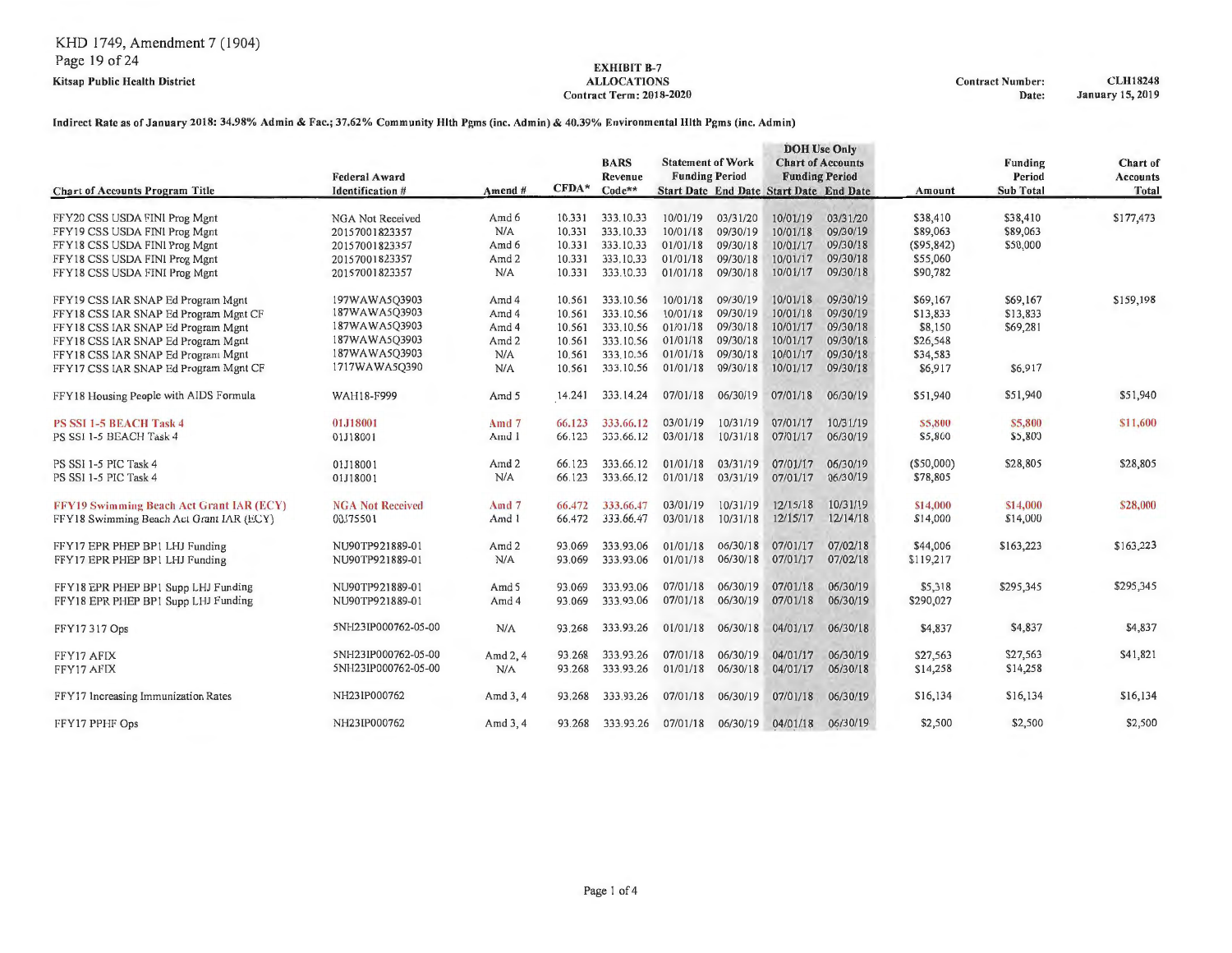Contract Term: 2018-2020 Date: January 15, 2019

#### Indirect Rate as of January 2018: 34.98'% Admin & Fae.; 37.62% Community Hlth Pgms (inc. Admin) & 40.39% Environmental Hlth Pgms (inc. Admin)

| <b>Chart of Accounts Program Title</b>                                                                       | <b>Federal Award</b><br><b>Identification #</b>           | Amend#                                      | CFDA*                                | <b>BARS</b><br>Revenue<br>Code**                 |                                              | <b>Statement of Work</b><br><b>Funding Period</b><br>Start Date End Date StateDate End Date: |                                              | <b>DOH</b> Use Only<br><b>Chart of Accounts</b><br><b>Funding Period</b> | Amount                                     | <b>Funding</b><br>Period<br><b>Sub Total</b> | Chart of<br><b>Accounts</b><br>Total |
|--------------------------------------------------------------------------------------------------------------|-----------------------------------------------------------|---------------------------------------------|--------------------------------------|--------------------------------------------------|----------------------------------------------|----------------------------------------------------------------------------------------------|----------------------------------------------|--------------------------------------------------------------------------|--------------------------------------------|----------------------------------------------|--------------------------------------|
|                                                                                                              |                                                           |                                             |                                      |                                                  |                                              |                                                                                              | €                                            |                                                                          |                                            |                                              |                                      |
| FFY17 VFC Ops                                                                                                | 5NH231P000762-05-00                                       | N/A                                         | 93.268                               | 333,93.26                                        | 01/01/18                                     | 06/30/18                                                                                     | 04/01/17                                     | 06/30/18                                                                 | \$7,054                                    | \$7,054                                      | \$7,054                              |
| FFY18 Tobacco Prevention                                                                                     | U58DP006004                                               | Amd 2                                       | 93.305                               | 333,93,30                                        | 03/29/18                                     | 03/28/19                                                                                     | 03/29/18                                     | 03/28/19                                                                 | \$11,012                                   | \$11,012                                     | \$11,012                             |
| FFY17 TCPI PTN Contracts                                                                                     | IL1331455                                                 | Amd 1, 3                                    | 93.638                               | 333.93.63                                        | 01/01/18                                     | 09/28/18                                                                                     | 09/29/17                                     | 09/28/18                                                                 | \$73,117                                   | \$73,117                                     | \$73,117                             |
| FFY18 PHBG Tobacco PPHF<br>FFY17 PHBG Tobacco PPHF<br>FFY17 PHBG Tobacco PPHF<br>FFY17 PHBG Tobacco PPHF     | NB01OT009234<br>NB01OT00918<br>NB01OT00918<br>NB01OT00918 | Amd 4<br>Amd 3<br>Amd 2, 3<br>N/A, Amd 3    | 93.758<br>93.758<br>93.758<br>93.758 | 333.93.75<br>333.93.75<br>333.93.75<br>333.93.75 | 10/01/18<br>01/01/18<br>01/01/18<br>01/01/18 | 09/30/19<br>09/29/18<br>09/29/18<br>09/29/18                                                 | 10/01/18<br>07/01/17<br>07/01/17<br>07/01/17 | 09/30/19<br>09/30/18<br>09/30/18<br>09/30/18                             | \$40,000<br>\$3,235<br>\$5,799<br>\$20,000 | \$40,000<br>\$29,034                         | \$69,034                             |
| FFY17 EPR HPP BP1 Healthcare System Prep<br>FFY17 EPR HPP BP1 Healthcare System Prep                         | NU90TP921889-01<br>NU90TP921889-01                        | Amd 2<br>N/A                                | 93.889<br>93.889                     | 333.93.88<br>333.93.88                           | 01/01/18<br>01/01/18                         | 06/30/18<br>06/30/18                                                                         | 07/01/17<br>07/01/17                         | 07/02/18<br>07/02/18                                                     | \$4,477<br>\$13,943                        | \$18,420                                     | \$18,420                             |
| FFY18 RW HIV Peer Nav Proj-Proviso<br>FFY18 RW HIV Peer Nav Proj-Proviso                                     | 5X07HA000832800<br>5X07HA000832800                        | Amd 4<br>Amd 2, 4                           | 93.917<br>93.917                     | 333.93.91<br>333.93.91                           | 04/01/18<br>04/01/18                         | 03/31/19<br>03/31/19                                                                         | 04/01/18<br>04/01/18                         | 03/31/19<br>03/31/19                                                     | \$22,871<br>\$34,541                       | \$57,412                                     | \$57,412                             |
| FFY18 RW HIV Provider Capacity-Proviso                                                                       | 5X07HA000832800                                           | Amd 2, 4                                    | 93.917                               | 333.93.91                                        | 04/01/18                                     | 03/31/19                                                                                     | 04/01/18                                     | 03/31/19                                                                 | \$30,695                                   | \$30,695                                     | \$30,695                             |
| FFY19 MCHBG LHJ Contracts<br>FFY18 MCHBG LHJ Contracts                                                       | B04MC32578<br>B04MC31524                                  | Amd 4<br>N/A                                | 93.994<br>93.994                     | 333.93.99<br>333.93.99                           | 10/01/18<br>01/01/18                         | 09/30/19<br>09/30/18                                                                         | 10/01/18<br>10/01/17                         | 09/30/19<br>09/30/18                                                     | \$159,854<br>\$119,891                     | \$159,854<br>\$119,891                       | \$279,745                            |
| GFS-Group B (FO-SW)<br>GFS-Group B (FO-SW)                                                                   |                                                           | Amd 3<br>N/A                                | N/A<br>N/A                           | 334.04.90<br>334.04.90                           | 01/01/18<br>01/01/18                         | 06/30/18<br>06/30/18                                                                         | 07/01/17<br>07/01/17                         | 06/30/19<br>06/30/19                                                     | (\$10,000)<br>\$10,000                     | \$0                                          | \$0                                  |
| FY2 Group B Programs for DW (FO-SW)<br>FY1 Group B Programs for DW (FO-SW)                                   |                                                           | Amd 3<br>Amd 3                              | N/A<br>N/A                           | 334.04.90<br>334.04.90                           | 07/01/18<br>01/01/18                         | 06/30/19<br>06/30/18                                                                         | 07/01/18<br>01/01/18                         | 06/30/19<br>06/30/18                                                     | \$10,000<br>\$20,000                       | \$10,000<br>\$20,000                         | \$30,000                             |
| State HIV CS/End AIDS WA<br>State HIV CS/End AIDS WA<br>State HIV CS/End AIDS WA<br>State HIV CS/End AIDS WA |                                                           | Amd 6<br>Amd 6<br>Amd <sub>2</sub><br>Amd 2 | N/A<br>N/A<br>N/A<br>N/A             | 334.04.91<br>334.04.91<br>334.04.91<br>334.04.91 | 01/01/19<br>10/01/18<br>07/01/18<br>03/01/18 | 06/30/19<br>12/31/18<br>12/31/18<br>06/30/18                                                 | 07/01/17<br>07/01/17<br>07/01/17<br>07/01/17 | 06/30/19<br>06/30/19<br>06/30/19<br>06/30/19                             | \$10,413<br>\$2,083<br>\$6,246<br>\$3,123  | \$10,413<br>\$2,083<br>\$6,246<br>\$3,123    | \$21,865                             |
| <b>State HIV Prevention</b><br><b>State HIV Prevention</b><br>State H1V Prevention                           |                                                           | Amd 6<br>Amd 6<br>N/A                       | N/A<br>N/A<br>N/A                    | 334.04.91<br>334,04.91<br>334,04.91              | 01/01/19<br>07/01/18<br>07/01/18             | 06/30/19<br>I2/31/18<br>12/31/18                                                             | 07/01/17<br>07/01/17<br>07/01/17             | 06/30/19<br>06/30/19<br>06/30/19                                         | \$43,333<br>\$11,667<br>\$20,000           | \$43,333<br>\$31,667                         | \$95,000                             |
| State HIV Prevention                                                                                         |                                                           | N/A                                         | N/A                                  | 334.04.91                                        | 01/01/18                                     | 06/30/18                                                                                     | 07/01/17                                     | 06/30/19                                                                 | \$20,000                                   | \$20,000                                     |                                      |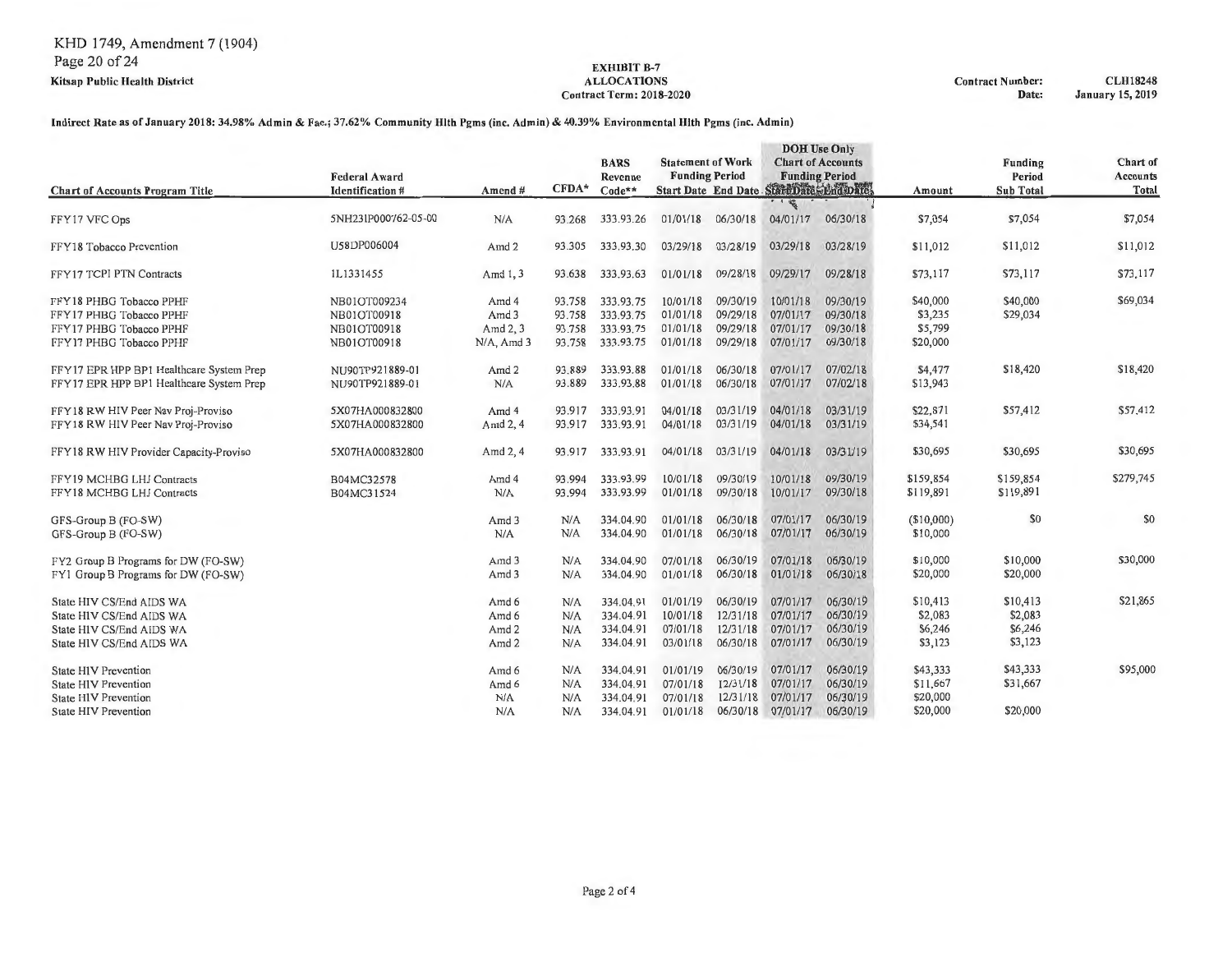# $Contract Term: 2018-2020$

#### Indirect Rate as of January 2018: 34.98% Admin & Fac.; 37.62% Community Hlth Pgms (inc. Admin) & 40.39% Environmental Hlth Pgms (inc. Admin)

|                                                                                                                              | <b>Federal Award</b>    |                                                      |                          | <b>BARS</b><br>Revenue                           | <b>Statement of Work</b><br><b>Funding Period</b> |                                              |                                                | <b>DOH</b> Use Only<br><b>Chart of Accounts</b><br><b>Funding Period</b> |                                              | <b>Funding</b><br>Period            | Chart of<br>Aceounts |
|------------------------------------------------------------------------------------------------------------------------------|-------------------------|------------------------------------------------------|--------------------------|--------------------------------------------------|---------------------------------------------------|----------------------------------------------|------------------------------------------------|--------------------------------------------------------------------------|----------------------------------------------|-------------------------------------|----------------------|
| <b>Chart of Accounts Program Title</b>                                                                                       | <b>Identification #</b> | $A$ mcnd#                                            | $CFDA*$                  | $Code**$                                         |                                                   |                                              | <b>Start Date End Date Start Date End Date</b> |                                                                          | Amount                                       | <b>Sub Total</b>                    | Total                |
| State HIV Prevention PrEP<br>State HIV Prevention PrEP                                                                       |                         | Amd 3<br>Amd <sub>2</sub>                            | N/A<br>N/A               | 334.04.91<br>334.04.91                           | 07/01/18<br>01/01/18                              | 06/30/19<br>06/30/18                         | 07/01/17<br>07/01/17                           | 06/30/17<br>06/30/19                                                     | \$9,172<br>\$4,586                           | \$9,172<br>\$4,586                  | \$13,758             |
| <b>SFY2 Lead Environments of Children</b><br>SFY2 Lead Environments of Children                                              |                         | Amd $7$<br>Amd 4                                     | N/A<br>N/A               | 334.04.93<br>334.04.93                           | 07/01/18<br>07/01/18                              | 06/30/19<br>06/30/19                         | 07/01/18<br>07/01/18                           | 06/30/19<br>06/30/19                                                     | (S3,000)<br>\$5,000                          | \$2,000                             | \$5,000              |
| SFY1 Lead Environments of Children                                                                                           |                         | Amd 1                                                | N/A                      | 334.04.93                                        | 01/01/18                                          | 06/30/18                                     | 07/01/17                                       | 06/30/18                                                                 | \$3,000                                      | \$3,000                             |                      |
| SFY19 Marijuana Tobacco Edu<br>SFY19 Marijuana Tobacco Edu<br>SFY18 Marijuana Tobacco Edu<br>SFY18 Marijuana Tobacco Edu     |                         | Amd <sub>3</sub><br>Amd <sub>2</sub><br>Amd 3<br>N/A | N/A<br>N/A<br>N/A<br>N/A | 334.04.93<br>334.04.93<br>334.04.93<br>334.04.93 | 07/01/18<br>07/01/18<br>01/01/18<br>01/01/18      | 06/30/19<br>06/30/19<br>06/30/18<br>06/30/18 | 07/01/18<br>07/01/18<br>07/01/17<br>07/01/17   | 06/30/19<br>06/30/19<br>06/30/18<br>06/30/18                             | \$247,509<br>\$7,501<br>\$49,558<br>\$98,755 | \$247,509<br>\$7,501<br>\$148,313   | \$403,323            |
| Rec Shellfish/Biotoxin                                                                                                       |                         | N/A                                                  | N/A                      | 334.04.93                                        | 01/01/18                                          | 06/30/19                                     | 07/01/17                                       | 06/30/19                                                                 | \$22,500                                     | \$22,500                            | \$22,500             |
| Small Onsite Management (ALEA)<br>Small Onsite Management (ALEA)<br>Small Onsite Management (ALEA)                           |                         | Amd 5<br>Amd 5<br>N/A, Amd 5                         | N/A<br>N/A<br>N/A        | 334.04.93<br>334.04.93<br>334.04.93              | 07/01/18<br>01/01/18<br>01/01/18                  | 06/30/18<br>06/30/18<br>06/30/18             | 07/01/17<br>07/01/17<br>07/01/17               | 06/30/19<br>06/30/19<br>06/30/19                                         | \$15,662<br>(\$15,662)<br>\$30,000           | \$15,662<br>\$14,338                | \$30,000             |
| Wastewater Management-GFS                                                                                                    |                         | N/A                                                  | N/A                      | 334.04.93                                        | 07/01/18                                          | 06/30/19                                     | 07/01/17                                       | 06/30/19                                                                 | \$30,000                                     | \$30,000                            | \$30,000             |
| Youth Tobacco Vapor Products<br>Youth Tobacco Vapor Products<br>Youth Tobacco Vapor Products<br>Youth Tobacco Vapor Products |                         | Amd 6<br>Amd 2, 6<br>Amd 2, 6<br>N/A, Amd 6          | N/A<br>N/A<br>N/A<br>N/A | 334.04.93<br>334.04.93<br>334.04.93<br>334.04.93 | 01/01/18<br>01/01/18<br>01/01/18<br>01/01/18      | 06/30/19<br>06/30/19<br>06/30/19<br>06/30/19 | 07/01/17<br>07/01/17<br>07/01/17<br>07/01/17   | 06/30/19<br>06/30/19<br>06/30/19<br>06/30/19                             | \$36,000<br>\$25,544<br>\$4,655<br>\$16,489  | \$82,688                            | \$82,688             |
| FFY17 ADAP Rebate (Local) 17-19<br>FFY17 ADAP Rebate (Local) 17-19<br>FFY17 ADAP Rebate (Local) 17-19                        |                         | Amd 5<br>Amd 3<br>N/A, Amd 3                         | N/A<br>N/A<br>N/A        | 334,04.98<br>334.04.98<br>334.04.98              | 07/01/18<br>07/01/18<br>07/01/18                  | 06/30/19<br>06/30/19<br>06/30/19             | 07/01/17<br>07/01/17<br>07/01/17               | 06/30/19<br>06/30/19<br>06/30/19                                         | (\$225,000)<br>\$82,556<br>\$225,000         | \$82,556                            | \$348,834            |
| FFY17 ADAP Rebate (Local) 17-19<br>FFY17 ADAP Rebate (Local) 17-19                                                           |                         | Amd <sub>2</sub><br>N/A                              | N/A<br>N/A               | 334.04.98<br>334.04.98                           | 01/01/18<br>01/01/18                              | 06/30/18<br>06/30/18                         | 07/01/17<br>07/01/17                           | 06/30/19<br>06/30/19                                                     | \$41,278<br>\$225,000                        | \$266,278                           |                      |
| SFY17 Managed Care Org<br>SFY17 Managed Care Org                                                                             |                         | Amd 1<br>N/A                                         | N/A<br>N/A               | 334,04.98<br>334.04.98                           | 01/01/18<br>01/01/18                              | 06/30/18<br>06/30/18                         | 07/01/17<br>07/01/17                           | 06/30/18<br>06/30/18                                                     | (\$32,678)<br>\$39,214                       | \$6,536                             | \$6,536              |
| FFY19 RW Grant Year Local (Rebate)<br>FFY18 RW Grant Year Local (Rebate)<br>FFY18 RW Grant Year Local (Rebate)               |                         | Amd 6<br>Amd 6<br>Amd 5                              | N/A<br>N/A<br>N/A        | 334.04.98<br>334.04.98<br>334.04.98              | 04/01/19<br>01/01/19<br>07/01/18                  | 06/30/19<br>03/31/19<br>03/31/19             | 04/01/19<br>04/01/18<br>04/01/18               | 06/30/19<br>03/31/19<br>03/31/19                                         | \$112,230<br>\$112,230<br>\$225,000          | \$112,230<br>\$112,230<br>\$225,000 | \$449,460            |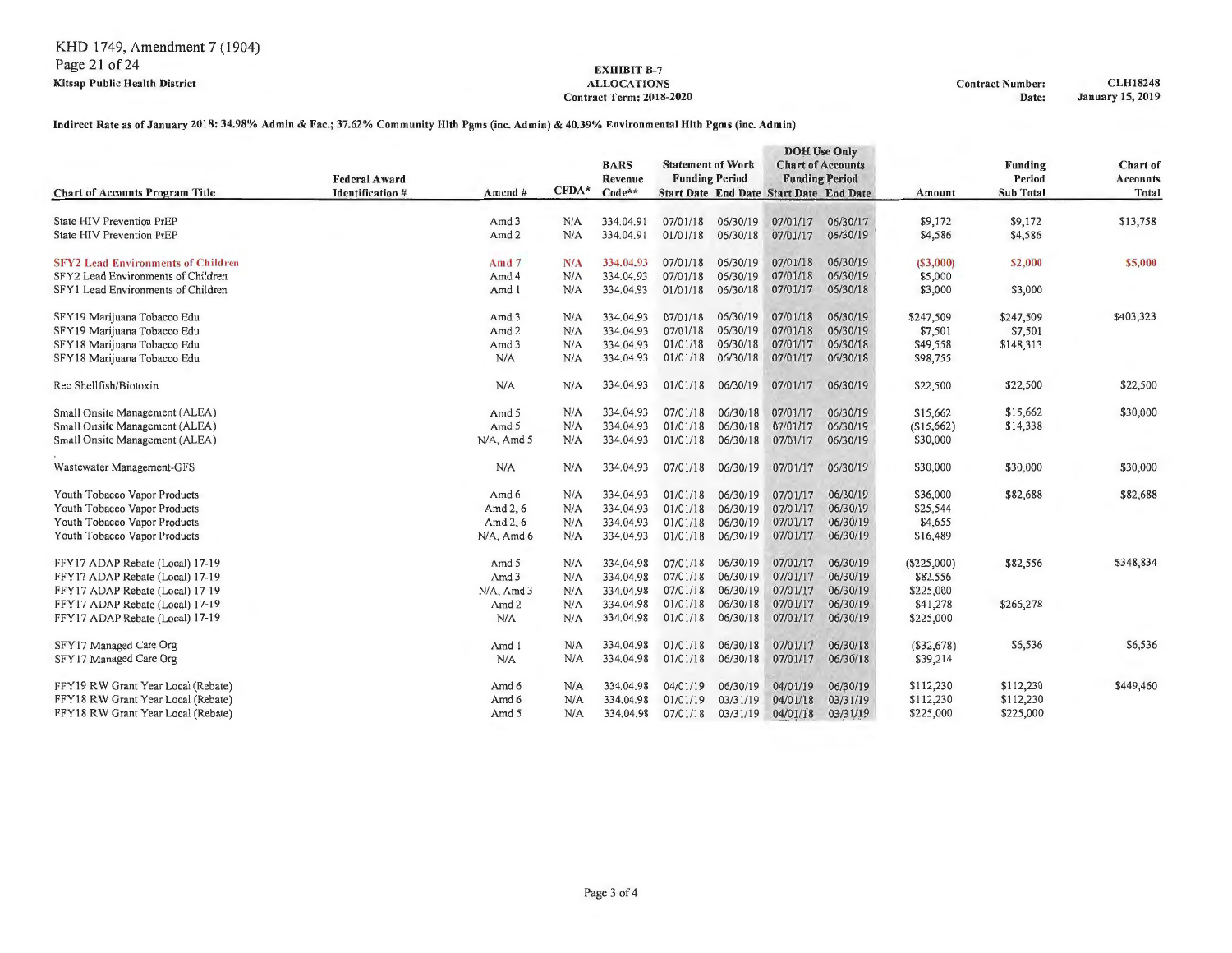#### **EXHIBIT** B-7 **ALLOCATIONS**  Contract Term: 2018-2020

Contract Number: Date: **CLH18248 January** IS, **2019** 

# Indirect Rate as of January 2018: 34.98% Admin & Fac.; 37.62% Community Hlth Pgms (inc. Admin) & 40.39% Environmental Hlth Pgms (inc. Admin)

|                                                                              | <b>Federal Award</b>    |                           |            | <b>BARS</b><br><b>Revenue</b> | <b>Statement of Work</b> | <b>Funding Period</b> |                                         | <b>DOH</b> Use Only<br><b>Chart of Accounts</b><br><b>Funding Period</b> |                        | <b>Funding</b><br>Period               | Chart of<br><b>Accounts</b> |
|------------------------------------------------------------------------------|-------------------------|---------------------------|------------|-------------------------------|--------------------------|-----------------------|-----------------------------------------|--------------------------------------------------------------------------|------------------------|----------------------------------------|-----------------------------|
| <b>Chart of Accounts Program Title</b>                                       | <b>Identification #</b> | Amend #                   | $CFDA*$    | $Code**$                      |                          |                       | Start Date End Date Start Date End Date |                                                                          | Amount                 | <b>Sub Total</b>                       | Total                       |
| FPHS Funding for LHJs Dir                                                    |                         | Amd 3                     | N/A        | 336.04.25                     | 07/01/18                 | 06/30/19              | 07/01/17                                | 06/30/19                                                                 | \$147,345              | \$147,345                              | \$147,345                   |
| YR 20 SRF - Local Asst (15%) (FS) SS<br>YR 20 SRF - Local Asst (15%) (FS) SS |                         | Amd 3<br>$N/A$ , Amd 3    | N/A<br>N/A | 346,26.64<br>346.26.64        | 01/01/18<br>01/01/18     | 12/31/18<br>12/31/18  | 07/01/15<br>07/01/15                    | 12/31/18<br>12/31/18                                                     | (\$14,750)<br>\$14,750 | \$0                                    | \$0                         |
| YR 21 SRF - Local Asst (15%) (FS) SS<br>YR 21 SRF - Local Asst (15%) (FS) SS |                         | Amd 6<br>Amd 3, 6         | N/A<br>N/A | 346,26,64<br>346.26.64        | 01/01/18<br>01/01/18     | 12/31/19<br>12/31/19  | 07/01/17<br>07/01/17                    | 12/31/19<br>12/31/19                                                     | \$12,750<br>\$14,750   | \$27,500                               | \$27,500                    |
| YR 20 SRF - Local Asst (15%) (FS) TA<br>YR 20 SRF - Local Asst (15%) (FS) TA |                         | Amd 3<br>$N/A$ , Amd 3    | N/A<br>N/A | 346,26.66<br>346.26.66        | 01/01/18<br>01/01/18     | 12/31/18<br>12/31/18  | 07/01/15<br>07/01/17                    | 12/31/18<br>12/31/18                                                     | $(\$2,000)$<br>\$2,000 | \$0                                    | \$0                         |
| YR 20 SRF - Prog Mgmt (10%) (FS) TA<br>YR 20 SRF - Prog Mgmt (10%) (FS) TA   |                         | Amd 6<br>Amd <sub>3</sub> | N/A<br>N/A | 346,26.66<br>346.26.66        | 01/01/18<br>01/01/18     | 12/31/18<br>12/31/18  | 07/01/15<br>07/01/15                    | 12/31/18<br>12/31/18                                                     | \$468<br>\$800         | \$1,268                                | \$1,268                     |
| YR 21 SRF - Local Asst (15%) (FS) TA<br>YR 21 SRF - Local Asst (15%) (FS) TA |                         | Amd 6<br>Amd 3, 6         | N/A<br>N/A | 346.26.66<br>346.26.66        | 01/01/18<br>01/01/18     | 12/31/19<br>12/31/19  | 07/01/17<br>07/01/17                    | 12/31/19<br>12/31/19                                                     | \$1,949<br>\$1,200     | \$3,149                                | \$3,149                     |
| <b>TOTAL</b>                                                                 |                         |                           |            |                               |                          |                       |                                         |                                                                          | \$3,245,591            | \$3,245,591                            |                             |
| <b>Total consideration:</b>                                                  | \$3,228,791             |                           |            |                               |                          |                       |                                         |                                                                          |                        | <b>GRAND TOTAL</b>                     | \$3,245,591                 |
| <b>GRAND TOTAL</b><br>.                                                      | \$16,800<br>\$3,245,591 |                           |            |                               |                          |                       |                                         |                                                                          |                        | <b>Total Fed</b><br><b>Total State</b> | \$1,527,365<br>\$1,718,226  |

\*Catalog of Federal Domestic Assistance

\*\*Federal revenue codes begin with "333". State revenue codes begin with "334".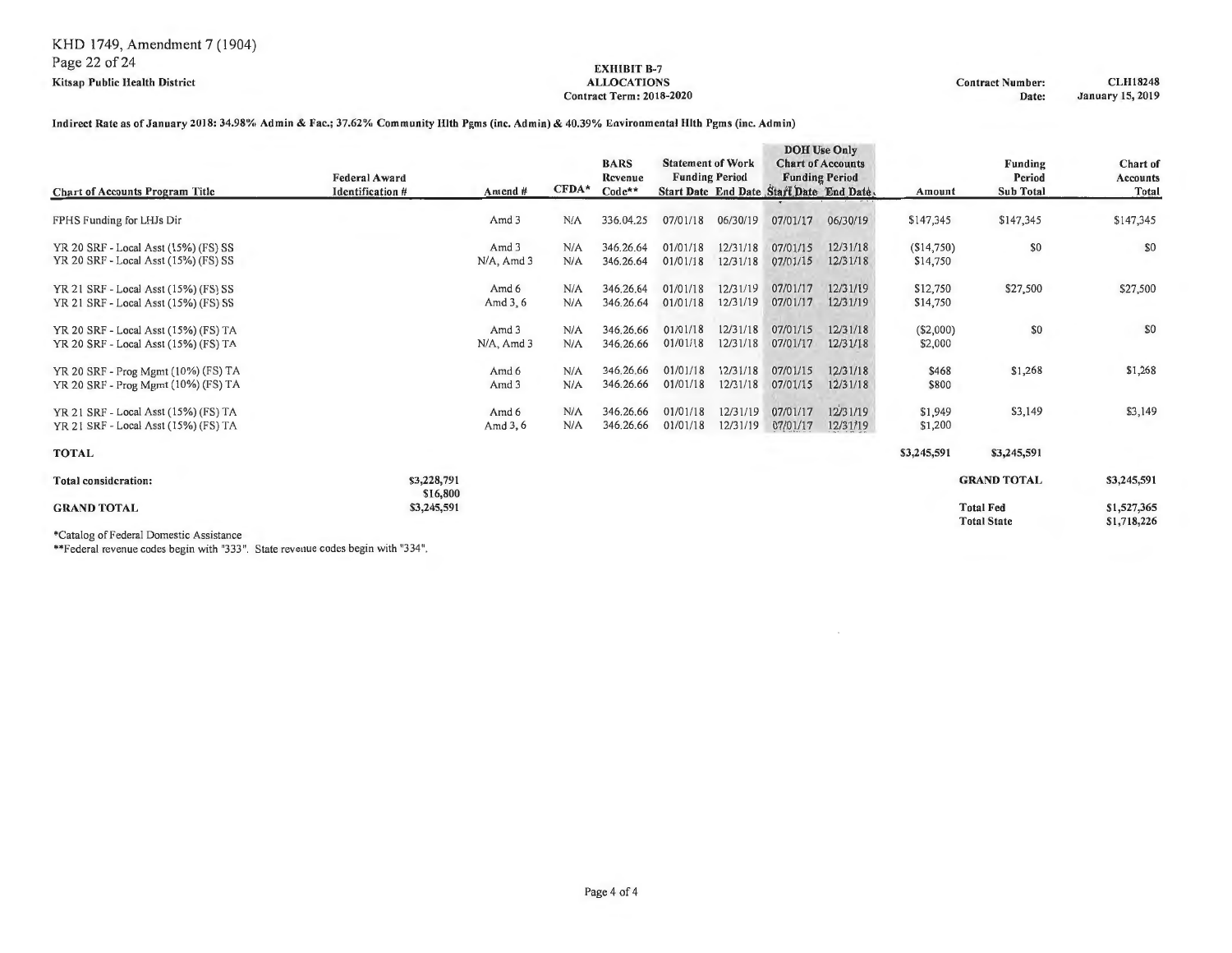# KHO 1749, Amendment 7 (1904) Page 23 of 24 **Exhibit C-7 Schedule of Federal Awards**

DOH

**Total Amt** 

**Allocation Period** 

KITSAP PUBLIC HEALTH DISTRICT-SWV0027359-00 CONTRACT CLH18248-Kitsap Public Health District CONTRACT PERIOD: 01 /01/2018-12/31/2020

**Chart of Accounts Program Title** BARS FFY20 CSS USDA FINI PROGRAM MGMT 333.10.33 FFY19 CSS USDA FINI PROGRAM MGMT 333.10.33 FFY18 CSS USDA FINI PROGRAM MGMT 333.10.33 FFY19 CSS IAR SNAP-ED PROG MGNT 333. 10.56 FFY18 CSS IAR SNAP-ED PROGRAM MGNT CF 333.10.56 FFY18 CSS IAR SNAP-ED PROGRAM MGNT 333.10.56 FFY17 CSS IAR SNAP-ED PROGRAM MGNT CF 333.10.56 FFY18 HOUSING PEOPLE WITH AIDS FORMULA 333.14.24 PS SSI 1-5 PIC TASK 4 333.66.12 PS SSI 1-5 BEACH TASK 4 333.66.12 FFY19 SWIMMING BEACH ACT GRANT IAR (ECY) 333.66.47 FFY18 SWIMMING BEACH ACT GRANT IAR (ECY) 333.66.47 FFY18 EPR PHEP BP1 SUPP LHJ FUNDING 333.93.06 FFY17 EPR PHEP BP1 LHJ FUNDING 333.93.06 FFY17 VFC OPS 333.93.26 FFY17 PPHF OPS 333.93.26 Federal **Award Date** NGA Not **Received**  08/26/15 08/26/15 09/28/18 09/28/17 09/28/17 09110116 08/07/18 08/02/16 08/02/16 NGA Not **Received**  12/15/17 08101118 07/18/17 03/03/17 06129/18 **Federal \_Award**  Start End **Date** Date NGA Not 10/01/19 03/3 1/20 **Received**  55,859,307 10/01/18 09/30/19 \$5,859,307 01/01/18 09130118 55,386,268 10/01/18 09/30/19 \$5,300,000 10/01/18 09/30/19 \$5,300,000 01/01/18 09/30/18 55,739,856 01/01/18 09/30/18 \$955,996 07/01/18 06/30/19 59,200,000 01101118 03/3 1/19 \$9,200,000 03/01/18 10/31/19 NGA Not 03/01/19 10/31/19 **Received**  \$91,990 03/01/18 10/31/18 511,062,782 07/01/18 06/30/19 \$11,062,782 01/01/18 06/30/18 \$1,201 ,605 01/01/18 06130/18 \$3,634 ,512 07/01/18 06/30/19 **Contract Amt** CFDA \$38,410 10.331 \$89,063 10.331 550,000 10.331 CFDA Program Title Federal Agency Name **Food Insecurity Nutrition Incentive USDA-National Institute of Food and Grants Agriculture Food Insecurity Nutrition Incentive USDA-National Institute of Food and Grants Agriculture Food Insecurity Nutrition Incentive USDA-National Institute of Food and**  Grants **Agriculture State Administrative Matching Federal Award Identification Number NGA Not Received**  20157001 823357 20157001823357 **\$69, 167 10.561 Grants for the Supplemental Nutrition Assistance Program Department of Agriculture Food and Department of Agriculture Food and 197WAWA5Q3903**<br>Nutrition Service \$1 3,833 10.561 \$69,281 10.561 \$6,917 10.561 \$51,940 **14.241**  \$28,805 66.123 \$11 ,600 66.123 \$14,000 66.472 \$14,000 66.472 \$295,345 93.069 \$163,223 93.069 57,054 93.268 \$2,500 93.268 **State Administrative Matching Grants fo r the Supplemental Nutrition Assistance Program State Administrative Matching Grants for the Supplemental Nutrition Assistance Program State Administrative Matching Grants for the Supplemental Nutrition Assistance Program Housing Opportunities for Persons with AIDS Puget Sound Action Agenda: Technical Investigations and Implementation Assista nce Program Puget Sound Action Agenda:**<br>Technical investigations and **Department of Agriculture Food and Nutrition Service Department of Agriculture Food and Nutrition Service Department of Agriculture Food and Nutrition Service Department of Housing and Urban Development Environmental Protection Agency Region 10 Environmental Protection Agency Region 10 Implementation Assistance** Programmers.com **Alexander International Programmers**.com in the state of the complete the construction of the complete the construction of the construction of the construction of the construction of the construction of t **Beach Monitoring and Notificalton Environmental Protection Agency Prngram Implementation Grants Office of Water Beach Monitoring and Notificaiton Environmental Protection Agency Program Implementation Grants Orfice of Water Department of Health and Human**  187WAWA5Q3903 187WAWA503903 1717WAWA50390 WAH18-F999 01J18001 01J18001 **NGA Not Received**  OOJ75501 **Public Health Emergency Preparedness Services Centers for Disease Control NU90TP921889-01 Public Health Emergency Preparedness Immunization Cooperative Agreements Immunization Cooperative Agreements and Prevention Department of Health and Human**  Services Centers for Disease Control NU90TP921889-01 **and Prevention Department of Health and Human Services Centers for Disease Control 5NH231P000762-05-00 and Prevention Department of Health and Human Services Centers for Disease Control NH231P000762 and Prevention Federal Grant Award Name NGA Not Received**  WASHINGTON STATE DEPARTMENT OF HEALTH FINI GRANT PROJECT WASHINGTON STATE DEPARTMENT OF HEALTH FINI GRANT PROJECT SNAP 2YR NUTRITION ED OBESITY 2018 SUPPLEMENTAL NUTRITION ASSISTANCE PROGRAM EDUCATION (SNAP-ED) 2018 SUPPLEMENTAL NUTRITION ASSISTANCE PROGRAM EDUCATION (SNAP-ED) 2018 SUPPLEMENTAL NUTRITION ASSISTANCE PROGRAM EDUCATION (SNAP-ED) HOUSING OPPORTUNITIES FOR PERSON WITH AIDS (HOPWA) PROGRAM PUGET SOUND SHELLFISH STRATEGIC INITIATIVE LEAD PUGET SOUND SHELLFISH STRATEGIC INITIATIVE LEAD **NGA Not Received**  MARINE SWIMMING BEACH MONITORING AND PUBLIC NOTIFICATION HOSPITAL PREPAREDNESS PROGRAM AND PUBLIC HEALTH EMERGENCY PREPAREDNESS COOPERATIVE AGREE MENT HOSPITAL PREPAREDNESS PROGRAM AND PUBLIC HEALTH EMERGENCY PREPAREDNESS COOPERATIVE AGREEMENT IMMUNIZATION GRANT AND VACCINES FOR CHILDREN'S PROGRAM IMMUNIZATION GRANT AND VACCINES FOR CHILDREN'S PROGRAM

**AMENDMENT #7** 

Date: January 15, 2019